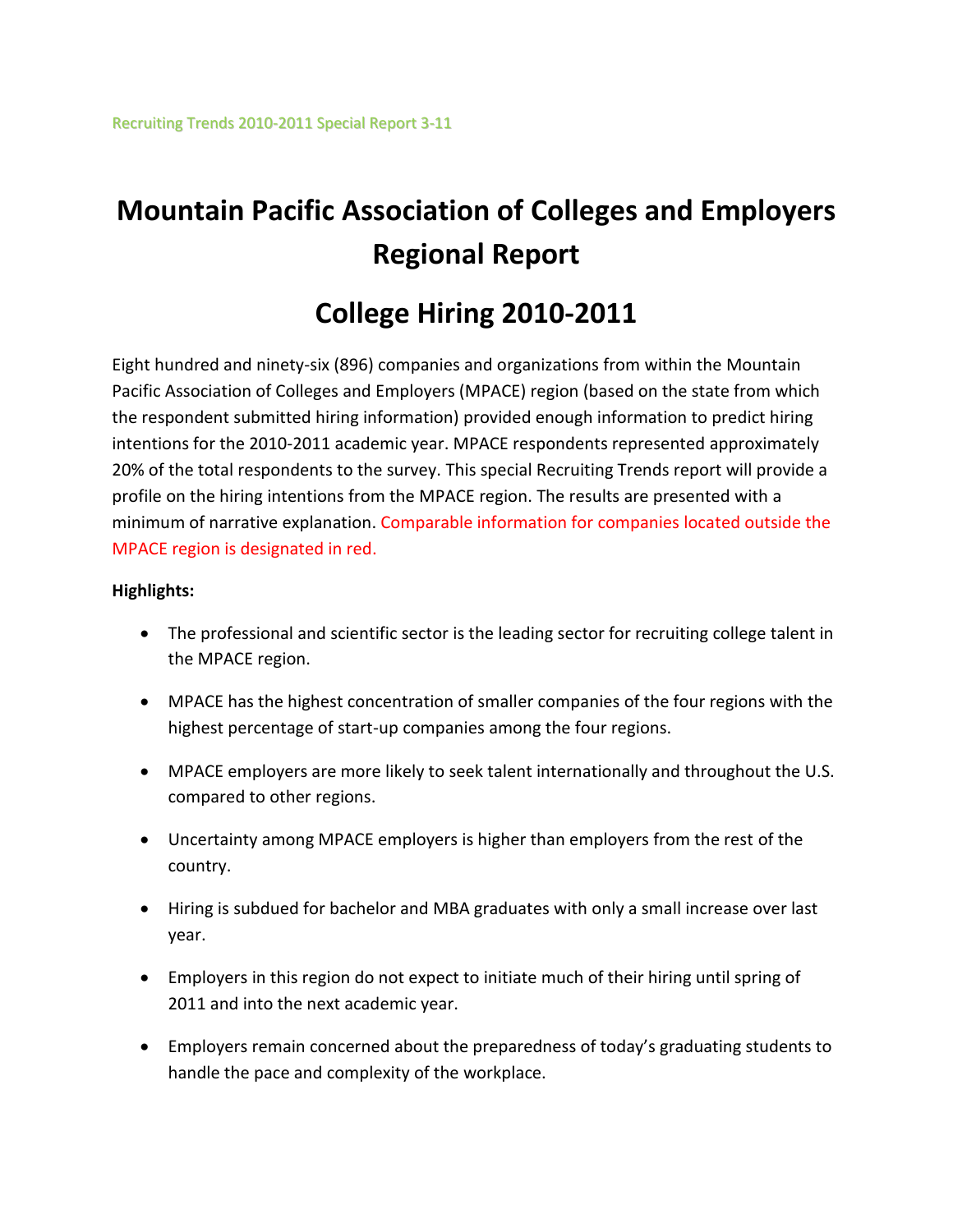**Characteristics:** The average number of employees per company was reported as 6,242 (9,035) with a median size of 144 (152). A breakdown by size categories indicates that companies and organizations in MPACE tend to be smaller than employers outside the region with 69% (66) with 500 or fewer employees. MPACE also outpaces the other regions with start-up companies in the "very small" category.

| <b>Category</b>    | <b>Employees</b> | <b>Number:</b> | Percentage   | Percentage           |
|--------------------|------------------|----------------|--------------|----------------------|
|                    |                  | <b>MPACE</b>   | <b>MPACE</b> | <b>Outside MPACE</b> |
| <b>Very Small</b>  | $\leq 9$         | 108            | 12           | 10                   |
| <b>Fast Growth</b> | $10 - 100$       | 294            | 33           | 33                   |
| <b>Small</b>       | $101 - 500$      | 216            | 24           | 23                   |
| <b>Medium</b>      | 501 - 3999       | 153            | 17           | 18                   |
| <b>Large</b>       | >4000            | 125            | 14           | 16                   |

Note: Fast growth companies are also referred to as second-stage companies, which means that they have exited the start-up or entrepreneurial stage.

**Economic sector:** Companies and organizations represent a diverse mix of economic sectors, based on North American Industrial Classification system. Listed below are the leading economic sectors that contributed hiring information from this region.

| <b>Economic Sectors</b>                       | <b>Percent of Respondents from MPACE</b> |
|-----------------------------------------------|------------------------------------------|
| <b>Professional &amp; Scientific Services</b> | 17                                       |
| <b>Government</b>                             | 16                                       |
| <b>Education</b>                              | 12                                       |
| <b>Manufacturing</b>                          | 9                                        |
| <b>Health Services</b>                        | 8                                        |
| <b>Non-profit Organizations</b>               | 7                                        |
| <b>Financial and Insurance Services</b>       | 7                                        |

The professional and scientific sector which encompasses a wide range of services from legal to marketing is the largest sector among MPACE employers. Government agencies, federal, state and local, also play a prominent role in college hiring in the western U.S. Manufacturing's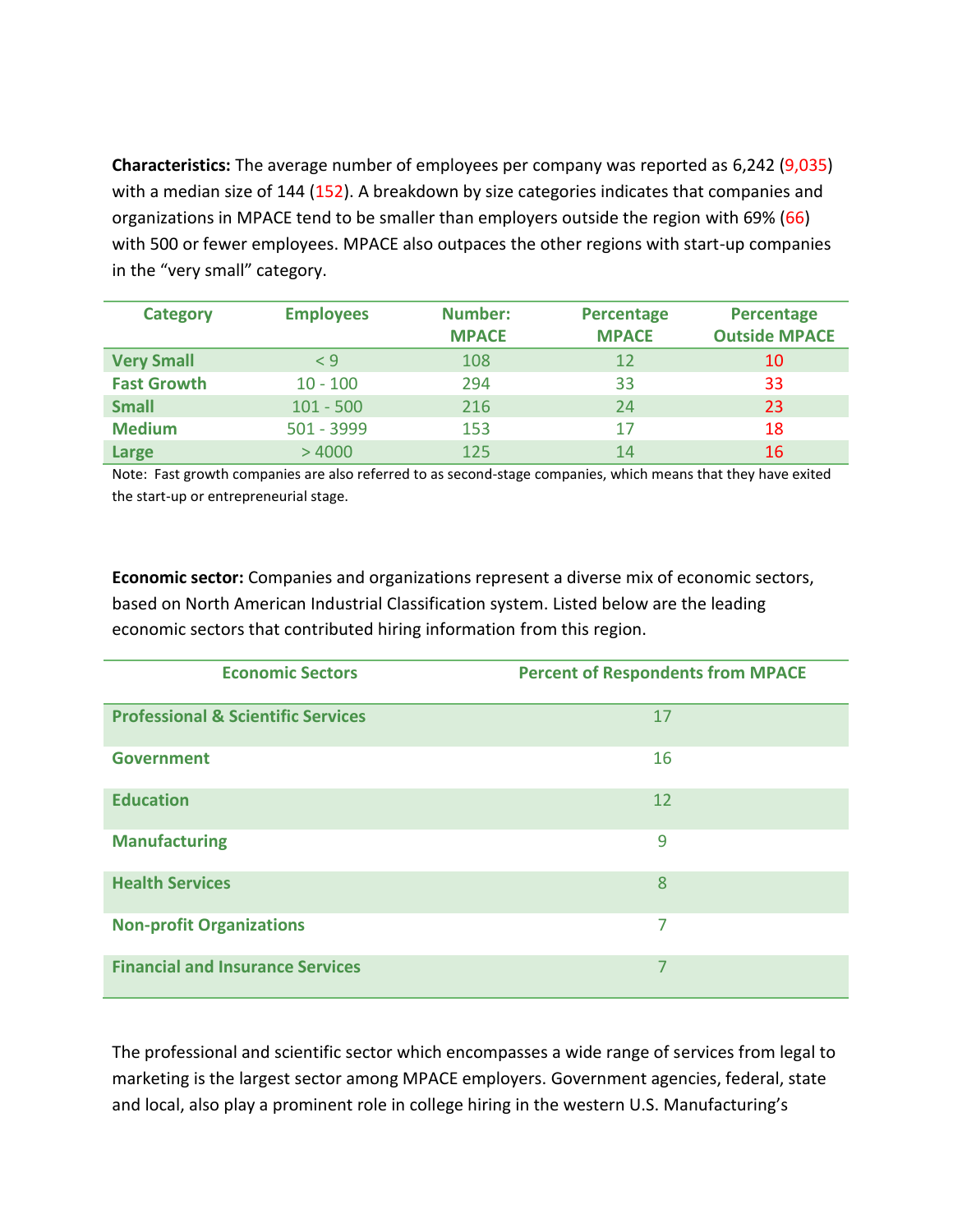presence is more limited than in the other regions, especially the Midwest. Nearly 140 subsectors were represented in the MPACE sample with the following providing the highest number of responses.

| <b>Subsectors</b>                                  | <b>Number of Companies in Response</b> |
|----------------------------------------------------|----------------------------------------|
| <b>K-12 Education</b>                              | 72                                     |
| <b>Government Agencies: Environment, Natural</b>   | 41                                     |
| <b>Resources, Parks</b>                            |                                        |
| <b>Computer System Design and Services</b>         | 34                                     |
| <b>Insurance; Accounting (CPA)</b>                 | 27                                     |
| <b>Engineering Services</b>                        | 22                                     |
| <b>Social Assistance &amp; Advocacy</b>            | 19                                     |
| <b>Colleges &amp; Universities, Hospitals</b>      | 17                                     |
| <b>Legislative Agencies; Defense: Military and</b> | 16                                     |
| <b>Safety</b>                                      |                                        |

**Recruiting Areas (geographic):** Respondents can also be described based on their primary recruiting areas. For example, 30% of the MPACE organizations recruited throughout the US, while 12% searched globally, for talent. MPACE companies lead in global recruiting and are very active in recruiting throughout the U.S. compared to organizations located outside MPACE region. Few organizations tap into talent located in regions outside the MPACE area with the exception of the upper plains states.

| <b>Recruiting Region</b>    | <b>Percentage of MPACE</b> | <b>Percentage Outside MPACE</b> |
|-----------------------------|----------------------------|---------------------------------|
| <b>Globally</b>             | 8                          | 6                               |
| <b>United States</b>        | 30                         | 24                              |
| <b>New England States</b>   |                            | 12                              |
| <b>Mid-Atlantic States</b>  |                            | 16                              |
| <b>Great Lakes States</b>   | 4                          | 31                              |
| <b>Upper Plains States</b>  | 10                         | 10                              |
| <b>Southeast States</b>     |                            | 21                              |
| <b>South-central States</b> | 4                          | 14                              |
| <b>Southwest States</b>     | 42                         | 5                               |
| <b>Northwest States</b>     | 39                         | 3                               |

**Targeted Institutions:** Employers from MPACE region recruit heavily at public and private 4 year schools. Recruiting at private 4-colleges is higher outside MPACE possibly because they are more numerous and closer together. They are, however, more likely to recruit at advanced degree institutions. MPACE employers are not as likely to recruit at historically Black Colleges and Universities and Hispanic serving institutions, compared to employers outside MPACE.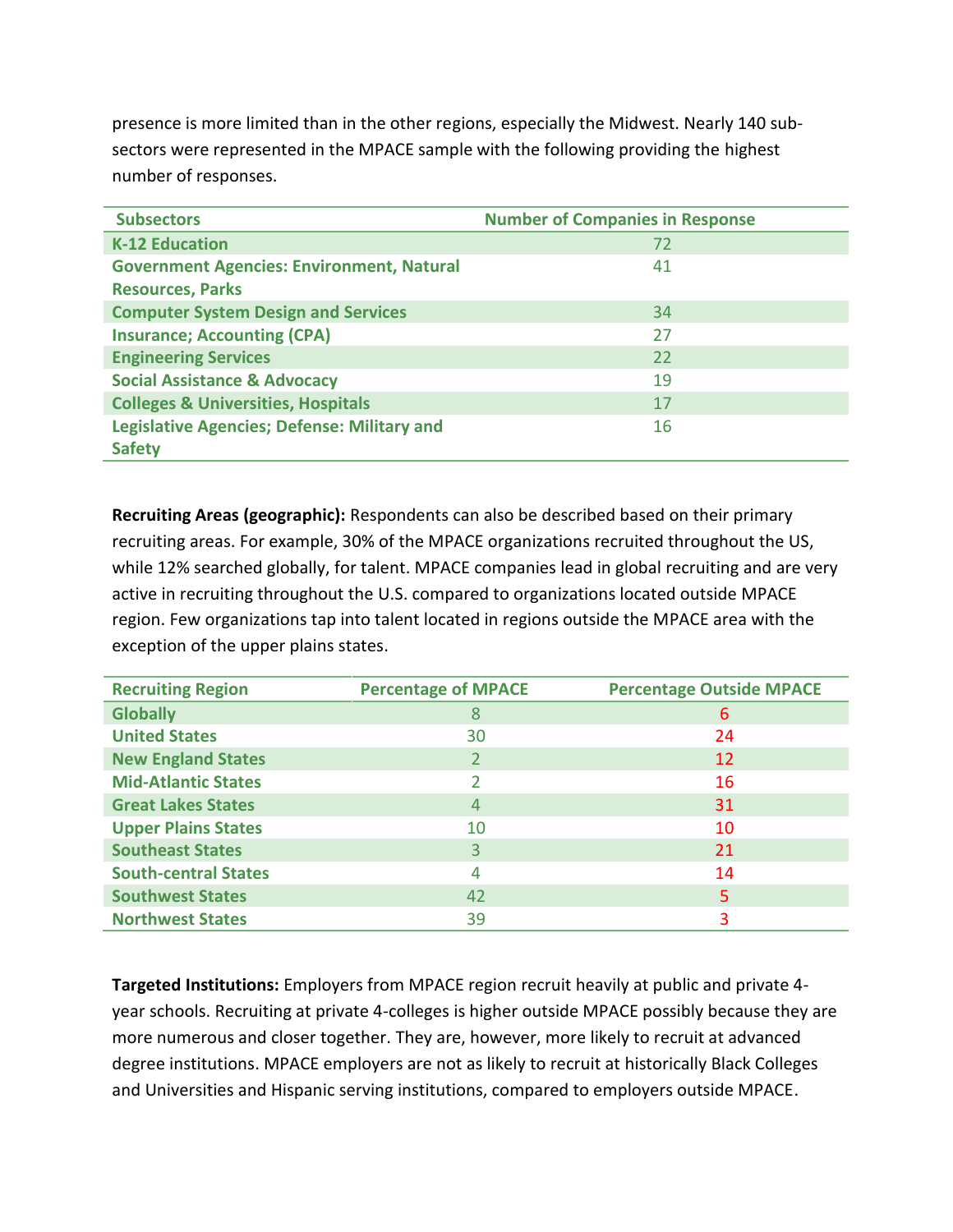| <b>Type of Institution</b>           | <b>Percentage MPACE</b> | <b>Percentage Outside MPACE</b> |
|--------------------------------------|-------------------------|---------------------------------|
| <b>2-YR for Credentials</b>          | 21                      | 21                              |
| <b>2-YR for Associates Degree</b>    | 30                      | 30                              |
| <b>4-YR Public</b>                   | 86                      | 88                              |
| <b>4-YR Private</b>                  | 54                      | 69                              |
| 2 & 4 YR For-Profit                  | 12                      | 13                              |
| <b>Advanced Degree Institutions</b>  | 44                      | 47                              |
| <b>Historic Black Colleges</b>       | 11                      | 20                              |
| <b>Hispanic Serving Institutions</b> | 12                      | 15                              |

**Core Campuses:** Companies and organizations often select a small number of core schools to focus their recruiting efforts while accepting employment applications from students from a broader segment of colleges and universities. Some organizations do not directly recruit on campus and others may visit as many as 400 institutions. The following table shows the number of core schools MPACE employers focus on. The average is strongly influenced by the few schools that recruit at several hundred schools a year. The more appropriate number would be the median core schools as the majority of the sample is clustered around this figure. In general organizations concentrated on three to ten schools, increasing with the size of the organization. MPACE organizations tend to visit three to eight campuses, depending on size. Compared to other regions, MPACE employers, especially very small and fast growth companies, target about the same number of core schools while small and medium size organizations actually recruit at fewer core schools. Large organizations average 21 core schools but the median is 8, slightly fewer than in other regions.

| <b>Size Category</b> | <b>Basic Statistical Descriptors for Core Schools</b> |
|----------------------|-------------------------------------------------------|
| <b>Very Small</b>    | Average 8(7)                                          |
|                      | Median $3(3)$                                         |
|                      | Range 1 to 120 (1 to 250)                             |
| <b>Fast Growth</b>   | Average 8 (8)                                         |
|                      | Median 4(5)                                           |
|                      | Range 1 to 200 (0 to 300)                             |
| <b>Small</b>         | <b>Average 7 (11)</b>                                 |
|                      | Median 5 (5)                                          |
|                      | Range 0 to 50 (0 to 400)                              |
| <b>Medium</b>        | Average 12 (14)                                       |
|                      | Median $6(7)$                                         |
|                      | Range 0 to 250 (0 to 400)                             |
| Large                | <b>Average 21 (20)</b>                                |
|                      | <b>Median 8 (10)</b>                                  |
|                      | Range 1 to 300 (0 to 400)                             |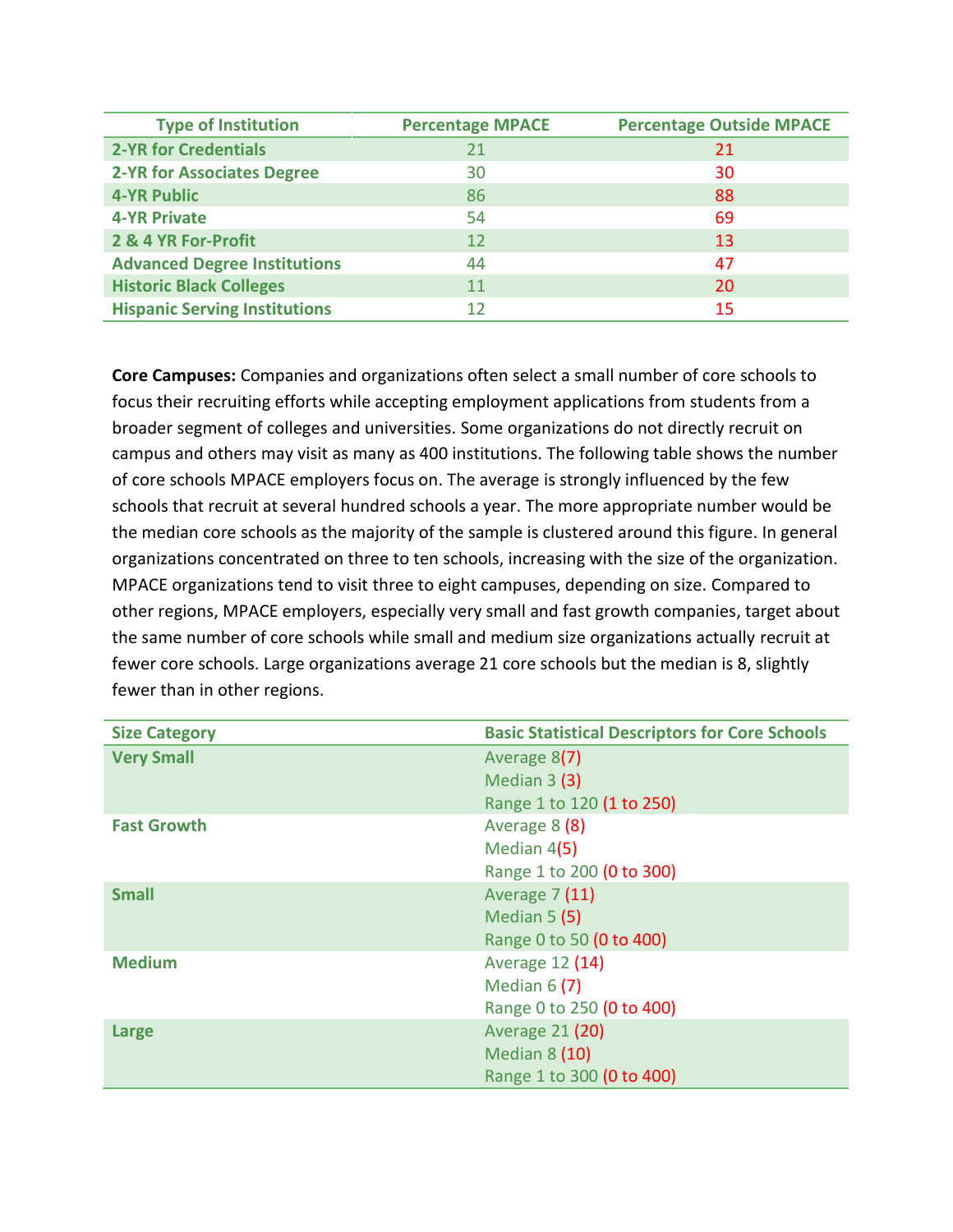**Recruiting Strategies:** Employers have a number of recruiting strategies that they can utilize to identify and recruit college talent. Employers in the MPACE region tend to use on-campus resources slightly less than employers located outside the region. Specifically, they are less likely to interview on-campus, request resumes, and participate in internships and co-op programs. Overall, it appears that MPACE employers are more selective with their recruiting strategies when compared to employers outside the region.

| <b>Recruiting Strategy</b>          | <b>Percentage MPACE</b> | <b>Percentage Outside MPACE</b> |
|-------------------------------------|-------------------------|---------------------------------|
| <b>On-campus Presentations</b>      | 38                      | 41                              |
| <b>On-campus Interviews</b>         | 30                      | 34                              |
| <b>On-campus Career Fairs</b>       | 53                      | 55                              |
| <b>On-campus Resume Referral</b>    | 34                      | 43                              |
| <b>System</b>                       |                         |                                 |
| <b>On-campus Faculty</b>            | 35                      | 37                              |
| <b>Connections</b>                  |                         |                                 |
| <b>On-campus Web-based</b>          | 79                      | 80                              |
| <b>Employment System</b>            |                         |                                 |
| <b>Internships and Co-ops &amp;</b> | 57                      | 62                              |
| other programs for                  |                         |                                 |
| professional experience             |                         |                                 |
| <b>Organization's Web Portal</b>    | 67                      | 69                              |
| <b>Employees and Alumni</b>         | 46                      | 50                              |
| <b>Connections</b>                  |                         |                                 |
| Job Fairs - off campus (can         | 25                      | 26                              |
| still be University sponsored)      |                         |                                 |
| <b>Targeted Job Fairs</b>           | 23                      | 22                              |
| <b>National Web-based</b>           | 46                      | 50                              |
| <b>Employment Service Provider</b>  |                         |                                 |
| <b>State &amp; Local Job Boards</b> | 29                      | 23                              |
| Ads in professional outlets         | 34                      | 32                              |
| <b>Consultants</b>                  | 10                      | 21                              |
| <b>Social Media (all forms)</b>     | 27                      | 28                              |

**College Labor Market Outlook:** Before providing their actual hiring targets for the year, respondents were asked their perception of the college labor market (overall and then for their industry) on a scale that ranged from 1 = Poor to 5 = Excellent. Overall, MPACE employers believe the overall college labor market is **Poor** to **FAIR** (mean 1.90) which is a lower rating than employers from outside MPACE; however, they feel better about how their own economic sector is doing in the college hiring with a **FAIR** to **GOOD** rating (mean 2.40). Employers who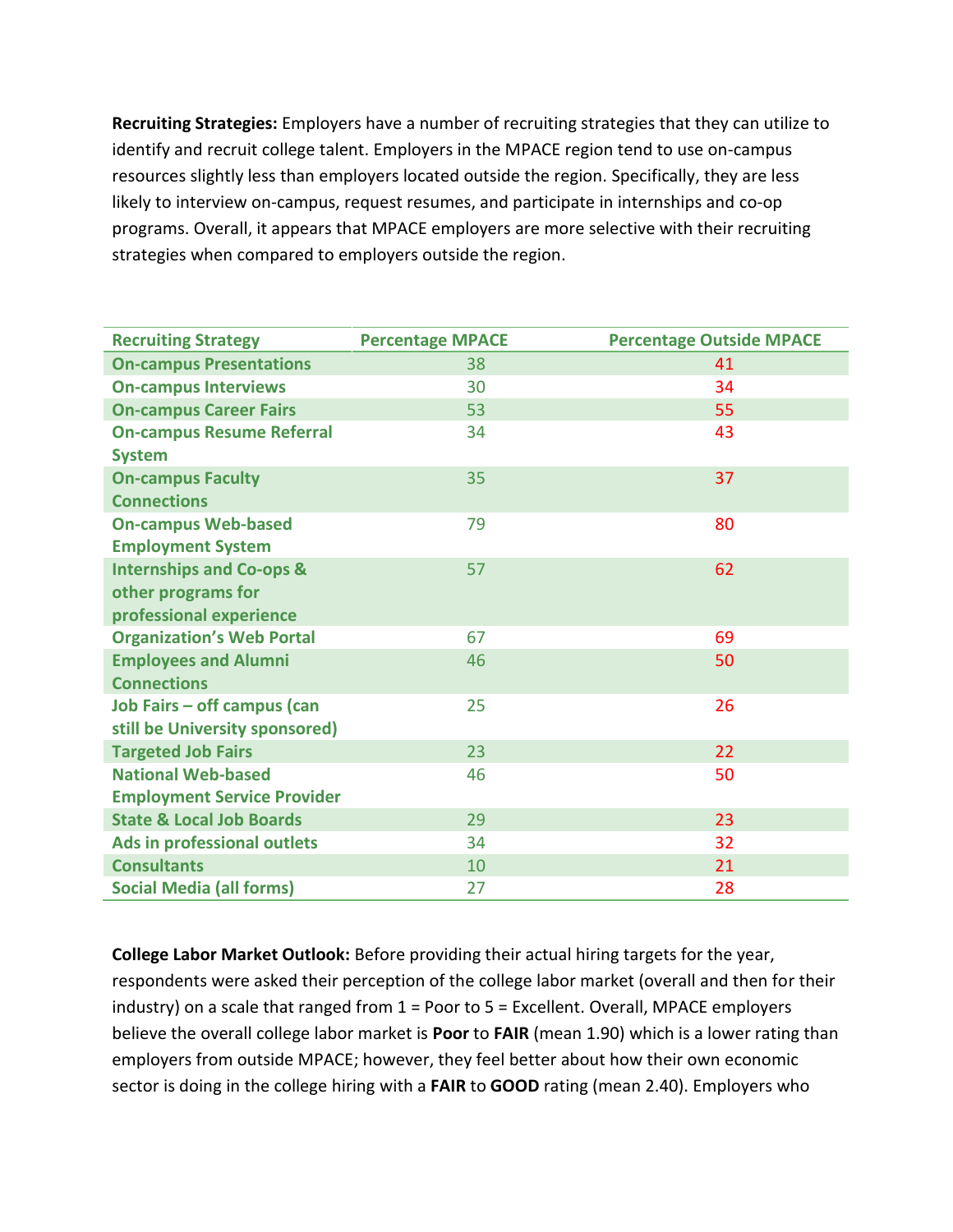only focus on college hiring within the Southwest and Northwest sub-regions also indicated that the college market was FAIR to **GOOD** with a mean rating of 2.40, respectively.

**Hiring Intentions for 2010-2011:** Entering the 2010-2011 academic year, approximately 68% of MPACE organizations (70% outside the region) had hired a new college graduate the previous academic year. Based on their expectations this year, 29% of MPACE have definite plans to hire college graduates.

| <b>Intentions</b>                   | <b>Percentage of MPACE</b> | <b>Percentage Outside MPACE</b> |
|-------------------------------------|----------------------------|---------------------------------|
| <b>Definitely will hire</b>         | 79                         | 32                              |
| <b>Preliminary plans to hire</b>    | 20                         | 20                              |
| <b>Uncertain would like to hire</b> | 38                         | 35                              |
| Will not hire                       |                            | 13                              |

Uncertainty about the economy is prevalent in these hiring plans. Among employers who hired last year, 36% are uncertain about hiring this year. Among those who did not hire last year, uncertainty is 43%. Among the ACE regions, uncertainty remains highest among employers from MPACE.

| <b>Hiring Last Year</b> | <b>Definitely Hire</b> | Preliminary<br><b>Plans</b> | <b>Uncertain</b> | <b>Will Not Hire</b> |
|-------------------------|------------------------|-----------------------------|------------------|----------------------|
| <b>YES</b>              | 38(43)                 | 21(21)                      | 36(30)           | 4(5)                 |
| <b>NO</b>               | 7 (7)                  | 19(16)                      | 43 (45)          | 31(32)               |

**Hiring Targets for 2010-2011:** The following hiring projects are based on the complete information provided by 1231 employers. Bachelor hiring is basically holding to the same hiring levels as last year, increasing by 1% which is much slower growth compared to the 10% reported for the entire employer sample (see national report). MBA hiring appears to be holding, improving by 2%, to last year's levels while the rest of the country is seeing a 10% improvement. Within MPACE hiring growth is forecast for 2-year college graduates (both credentialed and associate degree) and advanced degrees, especially masters and PhDs. The professional degrees, like law, health therapists for example, are down noticeably this year.

| <b>Degree Level</b> | <b>Average Hires 09-10</b> | <b>Average Hires</b><br><b>Expected 10-11</b> | <b>Percentage Change</b><br><b>Year over Year</b> |
|---------------------|----------------------------|-----------------------------------------------|---------------------------------------------------|
| <b>Credentials</b>  | 5.4                        | 6.1                                           |                                                   |
| <b>Associate</b>    | 5.9                        | 6.5                                           | 10                                                |
| <b>Bachelor</b>     | 15.6                       | 15.7                                          |                                                   |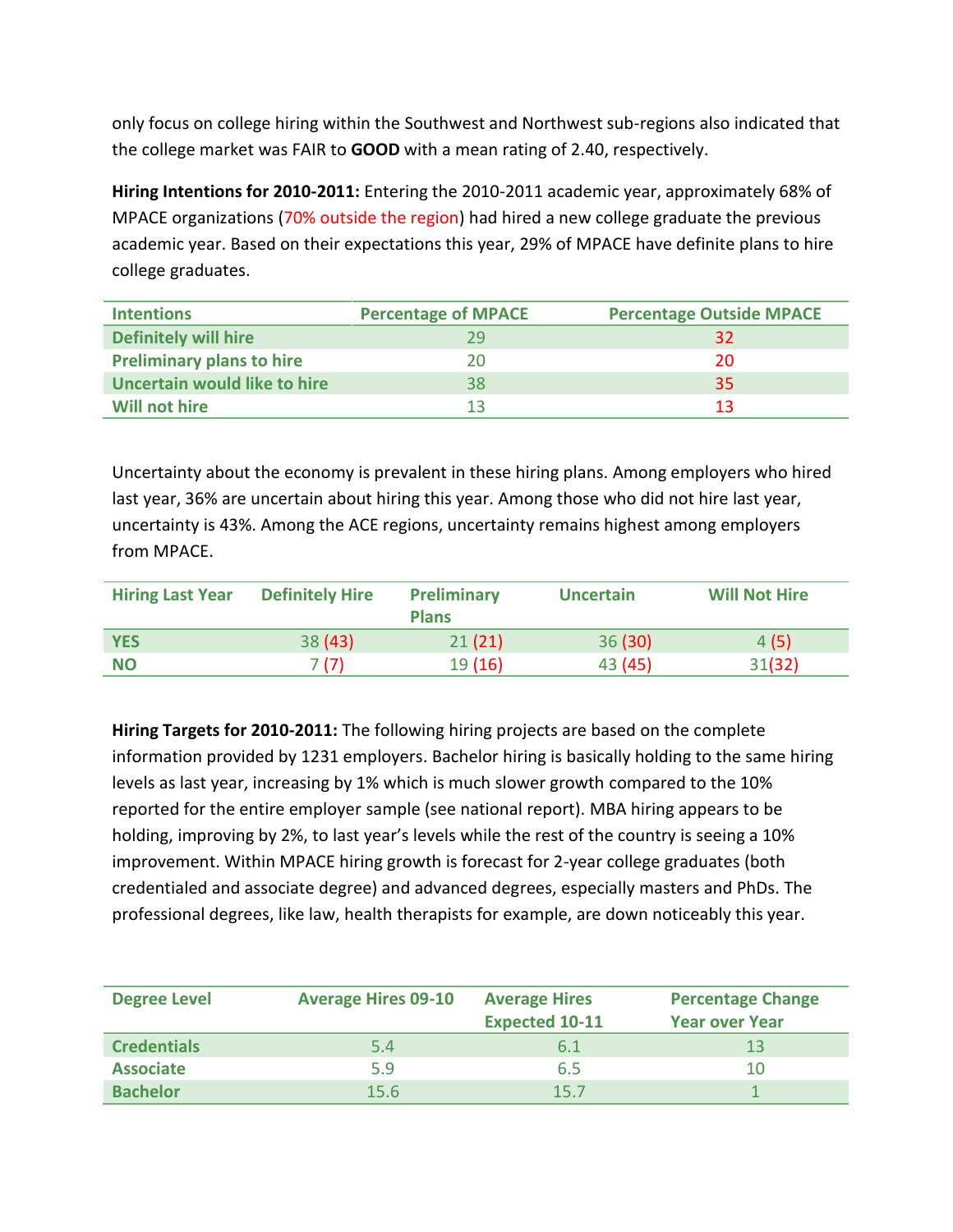| <b>MBA</b>         | 5.1  | 5.2  |       |
|--------------------|------|------|-------|
| <b>Masters</b>     | 12.9 | 13.7 |       |
| <b>PhD</b>         | 10.4 | 11.4 | 10    |
| Professional       | 7.6  | 6.1  | $-20$ |
| <b>Total Hires</b> | 22.8 | 23.3 |       |

**Size of company:** Size plays an important role in shaping the college labor market. Very small and fast growth employers will be increasing hiring at the bachelor's level with some aggressive hiring targets. Small and medium size employers will be decreasing their hiring substantially at the bachelor's level year. Hiring target figures, provided below, have been supplied only when a sufficient number of responses are available to insure the reliability of the results.

### **Very Small (9 and fewer employees)**

| <b>Degree Level</b> | <b>Average Hires 09-10</b> | <b>Average Hires</b><br><b>Expected 10-11</b> | <b>Percentage Change</b><br><b>Year over Year</b> |
|---------------------|----------------------------|-----------------------------------------------|---------------------------------------------------|
| <b>Associates</b>   | 5.9                        | 9.0                                           | 52                                                |
| <b>Bachelors</b>    | 2.8                        | 5.1                                           | 82                                                |
| <b>Masters</b>      | 1.9                        | 7.4                                           | >100                                              |
| <b>Total</b>        | 5.9                        | 10.6                                          | 79                                                |

### **Fast Growth Companies (9 to 100 employees)**

| <b>Degree Level</b> | <b>Average Hires 09-10</b> | <b>Average Hires</b><br><b>Expected 10-11</b> | <b>Percentage Change</b><br><b>Year over Year</b> |
|---------------------|----------------------------|-----------------------------------------------|---------------------------------------------------|
| <b>Credentials</b>  | 1.2                        | 2.3                                           | 92                                                |
| <b>Associates</b>   | 2.6                        | 2.6                                           | <b>NC</b>                                         |
| <b>Bachelors</b>    | 2.7                        | 3.3                                           | 33                                                |
| <b>MBA</b>          | 1.1                        | 1.0                                           | $-9$                                              |
| <b>Masters</b>      | 1.9                        | 1.6                                           | $-16$                                             |
| <b>PhDs</b>         | 1.2                        | 1.0                                           | $-17$                                             |
| <b>Professional</b> | 1.5                        | 1.6                                           |                                                   |
| <b>Total</b>        | 3.8                        | 4.5                                           | 18                                                |

### **Small Companies (101 to 500 employees)**

| <b>Degree Level</b> | <b>Average Hires 09-10</b> | <b>Average Hires</b><br><b>Expected 10-11</b> | <b>Percentage Change</b><br><b>Year over Year</b> |
|---------------------|----------------------------|-----------------------------------------------|---------------------------------------------------|
| <b>Credentials</b>  | 4.0                        | 3.5                                           | $-12$                                             |
| <b>Associate</b>    | 4.9                        | 4.8                                           | $-2$                                              |
| <b>Bachelor</b>     | 77                         | 6.5                                           | $-16$                                             |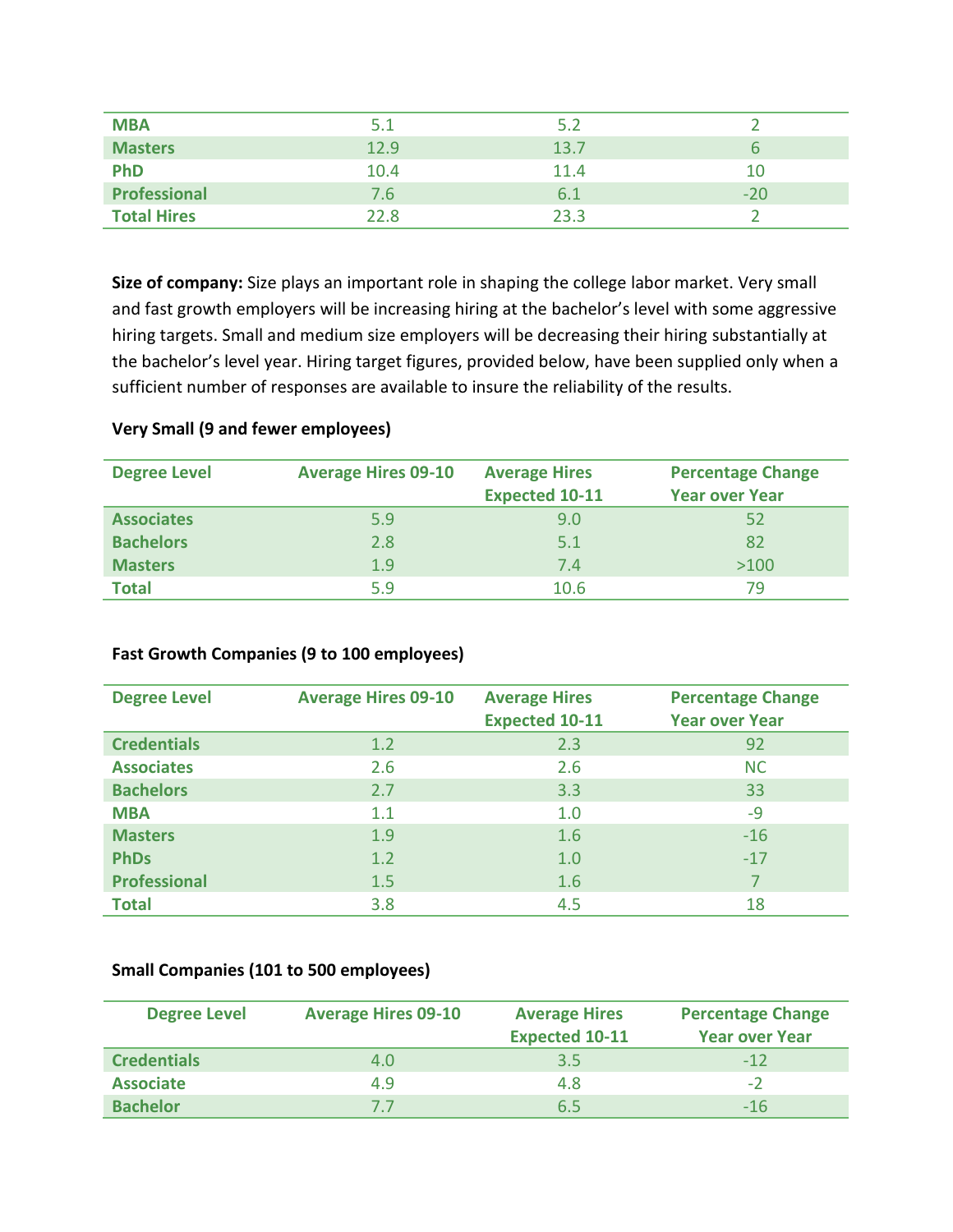| <b>MBA</b>                  |          | 1.6  | -40   |
|-----------------------------|----------|------|-------|
| <b>Masters</b>              | 3.9      | 3.9  | NC    |
| <b>PHD</b>                  | 1.5      | 1.3  | $-13$ |
| <b>Professional Degrees</b> |          | 2.6  |       |
| <b>Total</b>                | $-115 -$ | 10.0 | -13   |

### **Medium Size Companies (501 to 3999 employees)**

| <b>Degree Level</b>         | <b>Average Hires 09-10</b> | <b>Average Hires</b><br><b>Expected 10-11</b> | <b>Percentage Change</b><br><b>Year over Year</b> |
|-----------------------------|----------------------------|-----------------------------------------------|---------------------------------------------------|
| <b>Credentials</b>          | 6.5                        | 5.8                                           | $-11$                                             |
| <b>Associate</b>            | 7.2                        | 4.8                                           | $-33$                                             |
| <b>Bachelor</b>             | 12.2                       | 12.7                                          | $\overline{4}$                                    |
| <b>MBA</b>                  | 3.6                        | 2.1                                           | $-14$                                             |
| <b>Masters</b>              | 4.9                        | 3.7                                           | $-24$                                             |
| <b>PHD</b>                  | 2.7                        | 2.5                                           | -7                                                |
| <b>Professional Degrees</b> | 15.6                       | 12.8                                          | $-17$                                             |
| <b>Total</b>                | 19.1                       | 17.5                                          | -7                                                |

### **Large Companies (More than 4000 employees)**

| <b>Degree Level</b>         | <b>Average Hires 09-10</b> | <b>Average Hires</b><br><b>Expected 10-11</b> | <b>Percentage Change</b><br><b>Year over Year</b> |
|-----------------------------|----------------------------|-----------------------------------------------|---------------------------------------------------|
| <b>Credentials</b>          | 11.8                       | 14.4                                          | 22                                                |
| <b>Associate</b>            | 11.6                       | 16.8                                          | 45                                                |
| <b>Bachelor</b>             | 66.3                       | 64.8                                          | $-2$                                              |
| <b>MBA</b>                  | 13.2                       | 16.7                                          | 26                                                |
| <b>Masters</b>              | 62.9                       | 67.4                                          |                                                   |
| <b>PHD</b>                  | 45.8                       | 49.8                                          |                                                   |
| <b>Professional Degrees</b> | 20.9                       | 13.6                                          | $-35$                                             |
| <b>Total</b>                | 103.7                      | 106.4                                         | 3                                                 |

**Economic Sectors:** Hiring targets have been provided for the economic sectors, grouped by degree level. Sectors have only been included if sufficient responses were provided by respondents to produce reliable results. Please remember that, at some degree levels, some of the sectors may be represented by only 10 to 20 employers. Small numbers can produce sharp swings that may not be representative of the entire sector within this region.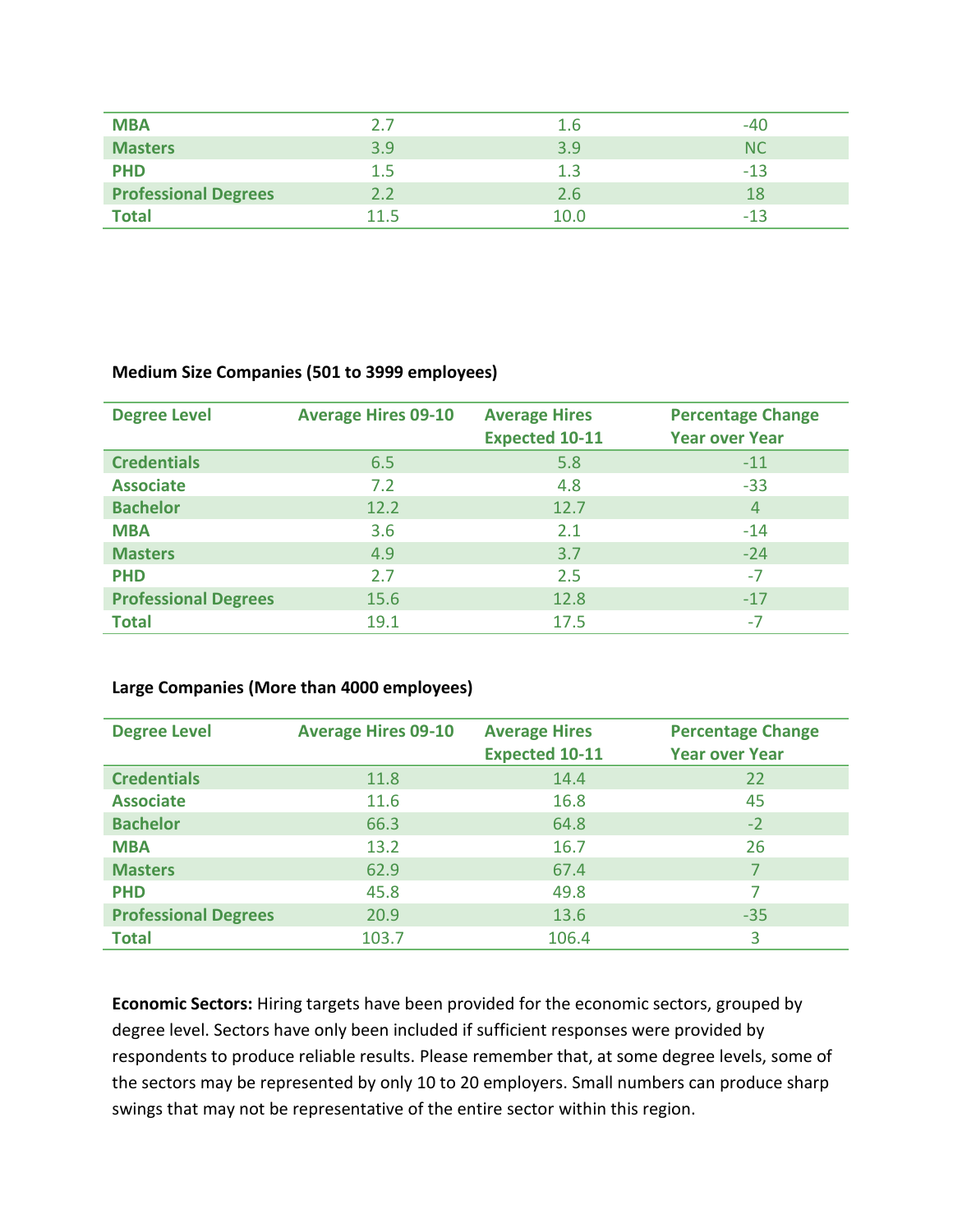### **Credential Hiring**

| <b>Economic Sector</b>                                  | <b>Average Hires 09-10</b> | <b>Average Hires</b><br><b>Expected 10-11</b> | <b>Percentage Change</b><br><b>Year over Year</b> |
|---------------------------------------------------------|----------------------------|-----------------------------------------------|---------------------------------------------------|
| <b>Manufacturing</b>                                    | 1.0                        | 1.1                                           | 10                                                |
| <b>Finance &amp; Insurance</b>                          | 1.6                        | 3.1                                           | 93                                                |
| <b>Professional &amp;</b><br><b>Scientific Services</b> | 1.2                        | 9.3                                           | >100                                              |
| <b>Administrative</b><br><b>Services</b>                | 20.3                       | 31.0                                          | 53                                                |
| <b>Health Services</b>                                  | 7.2                        | 4.9                                           | $-32$                                             |
| <b>Non-profit</b>                                       | 1.1                        | 1.3                                           | 18                                                |
| <b>Government</b>                                       | 1.9                        | 1.8                                           | $-5$                                              |

### **Two-year Associate Degree**

| <b>Economic Sector</b>                                  | <b>Average Hires 09-10</b> | <b>Average Hires</b><br><b>Expected 10-11</b> | <b>Percentage Change</b><br><b>Year over Year</b> |
|---------------------------------------------------------|----------------------------|-----------------------------------------------|---------------------------------------------------|
| <b>Manufacturing</b>                                    | 1.3                        | 1.5                                           | 15                                                |
| <b>Retail</b>                                           | 3.5                        | 4.7                                           | 34                                                |
| <b>Finance &amp; Insurance</b>                          | 4.9                        | 7.0                                           | 43                                                |
| <b>Professional &amp;</b><br><b>Scientific Services</b> | 2.2                        | 10.7                                          | >100                                              |
| <b>Administrative</b><br><b>Services</b>                | 18.4                       | 19.2                                          | $\overline{4}$                                    |
| <b>Education</b>                                        | 11.7                       | 12.6                                          | 8                                                 |
| <b>Health Services</b>                                  | 5.3                        | 4.1                                           | $-23$                                             |
| <b>Non-profit</b>                                       | 2.0                        | 3.1                                           | 55                                                |
| <b>Government</b>                                       | 4.5                        | 2.9                                           | $-53$                                             |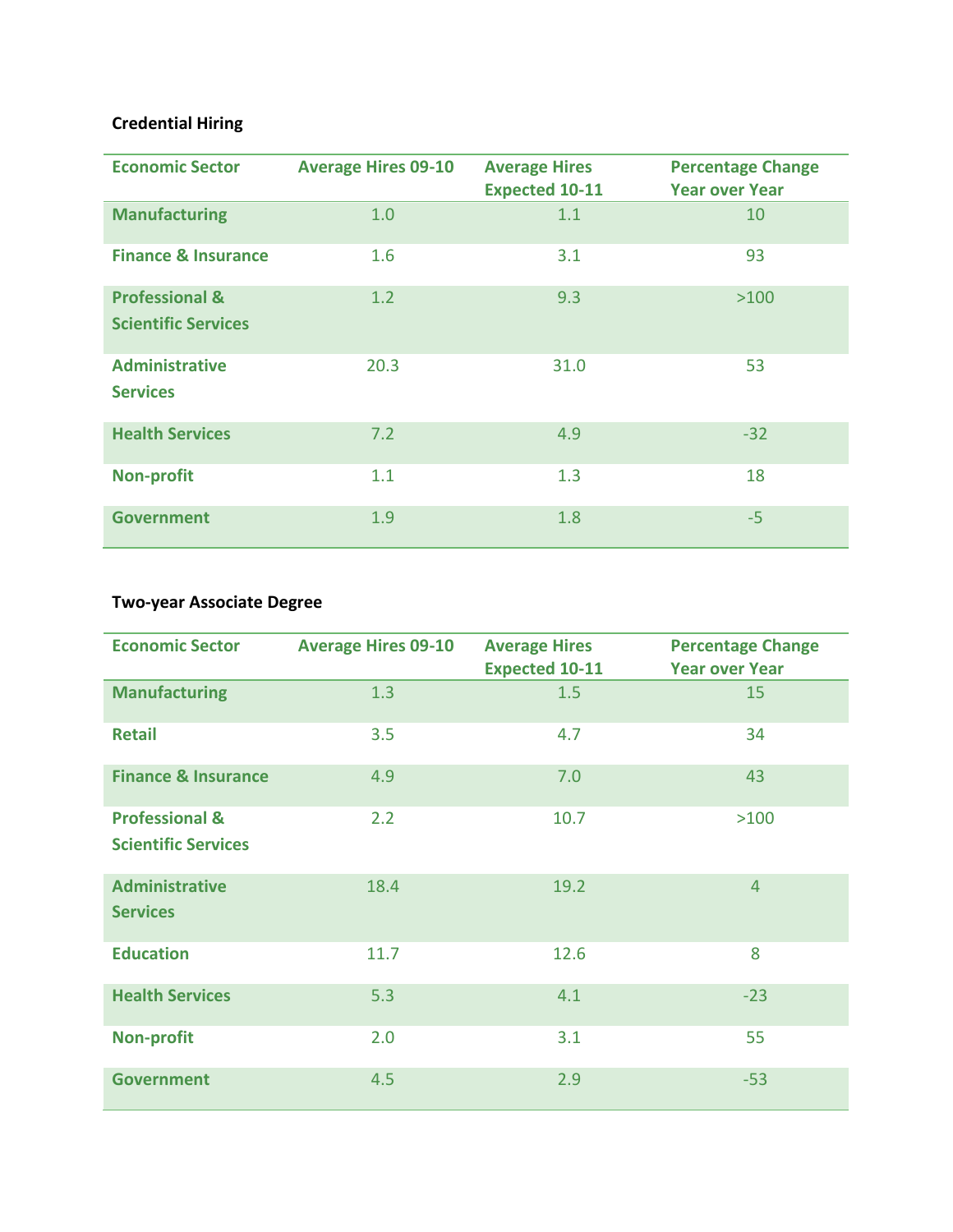### **Bachelor's Degree**

| <b>Economic Sector</b>                                                    | <b>Average Hires 09-10</b> | <b>Average Hires</b><br><b>Expected 10-11</b> | <b>Percentage Change</b><br><b>Year over Year</b> |
|---------------------------------------------------------------------------|----------------------------|-----------------------------------------------|---------------------------------------------------|
| <b>Agricultural</b><br><b>Production &amp; Support</b><br><b>Services</b> | 16.9                       | 15.2                                          | $-10$                                             |
| <b>Mining (Oil)</b>                                                       | 9.9                        | 13.3                                          | 34                                                |
| <b>Utilities</b>                                                          | 5.2                        | 7.0                                           | 35                                                |
| <b>Construction</b>                                                       | 4.8                        | 5.2                                           | 8                                                 |
| <b>Manufacturing</b>                                                      | 14.9                       | 14.3                                          | $-4$                                              |
| <b>Wholesale</b>                                                          | 6.9                        | 5.8                                           | $-13$                                             |
| <b>Retail</b>                                                             | 14.1                       | 15.3                                          | 8                                                 |
| <b>Transportation</b>                                                     | 12.7                       | 20.7                                          | 63                                                |
| <b>Information Services</b>                                               | 31.3                       | 33.5                                          | $\overline{7}$                                    |
| <b>Finance &amp; Insurance</b>                                            | 15.7                       | 15.3                                          | $-3$                                              |
| <b>Professional &amp;</b><br><b>Scientific Services</b>                   | 21.9                       | 26.0                                          | 19                                                |
| <b>Administrative</b><br><b>Services</b>                                  | 10.0                       | 16.5                                          | 65                                                |
| <b>Education</b>                                                          | 18.4                       | 14.2 (preliminary)                            | $-23$                                             |
| <b>Health Services</b>                                                    | 6.6                        | 6.8                                           | 3                                                 |
| <b>Hospitality Services</b>                                               | 2.1                        | 1.9                                           | $-9$                                              |
| <b>Arts &amp; Entertainment</b>                                           | 80.1                       | 79.6                                          | $-1$                                              |
| <b>Non-profits</b>                                                        | 3.2                        | 3.4                                           | $6\phantom{1}$                                    |
| <b>Government</b>                                                         | 13.4                       | 10.3                                          | $-22$                                             |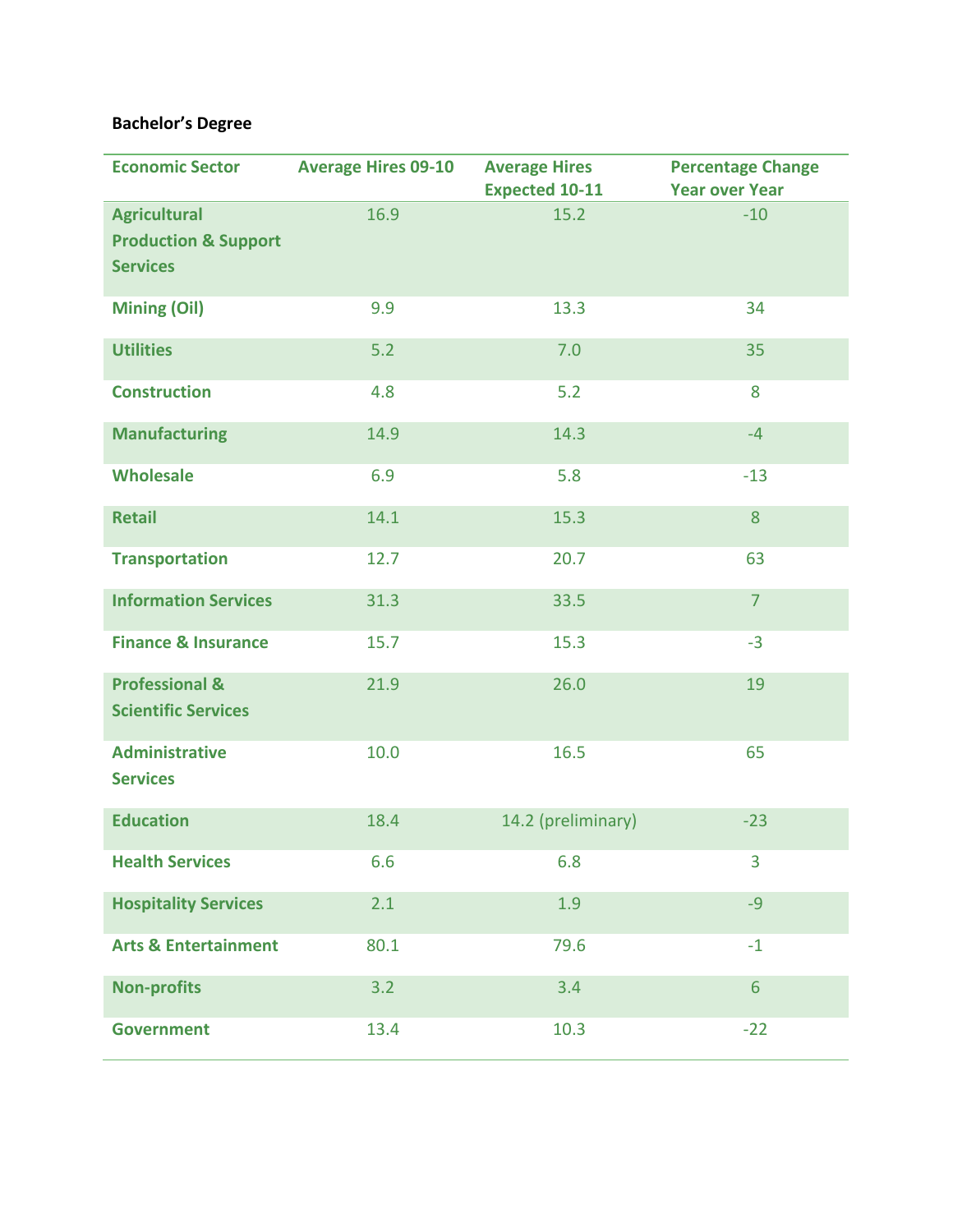### **MBA**

| <b>Economic Sector</b>                                  | <b>Average Hires 09-10</b> | <b>Average Hires</b><br><b>Expected 10-11</b> | <b>Percentage Change</b><br><b>Year over Year</b> |
|---------------------------------------------------------|----------------------------|-----------------------------------------------|---------------------------------------------------|
| <b>Manufacturing</b>                                    | 4.4                        | 5.1                                           | 16                                                |
| <b>Information Services</b>                             | 6.6                        | 6.6                                           | <b>NC</b>                                         |
| <b>Finance &amp; Insurance</b>                          | 2.7                        | 2.5                                           | $-7$                                              |
| <b>Professional &amp;</b><br><b>Scientific Services</b> | 8.8                        | 12.6                                          | 43                                                |
| <b>Education</b>                                        | 4.1                        | 2.1                                           | $-49$                                             |
| <b>Health Services</b>                                  | 2.2                        | 2.0                                           | $-9$                                              |
| Government                                              | 8.8                        | 6.7                                           | $-24$                                             |

### **Masters**

| <b>Economic Sector</b>                                  | <b>Average Hires 09-10</b> | <b>Average Hires</b><br><b>Expected 10-11</b> | <b>Percentage Change</b><br><b>Year over Year</b> |
|---------------------------------------------------------|----------------------------|-----------------------------------------------|---------------------------------------------------|
| <b>Manufacturing</b>                                    | 5.2                        | 5.3                                           | 2                                                 |
| <b>Information Services</b>                             | 42.8                       | 43.2                                          | 1                                                 |
| <b>Professional &amp;</b><br><b>Scientific Services</b> | 32.5                       | 38.7                                          | 19                                                |
| <b>Education</b>                                        | 9.1                        | 6.5 (preliminary)                             | $-30$                                             |
| <b>Health Services</b>                                  | 7.5                        | 6.8                                           | $-9$                                              |
| <b>Non-profit</b>                                       | 2.1                        | 1.9                                           | $-9$                                              |
| <b>Government</b>                                       | 8.7                        | 9.8                                           | 13                                                |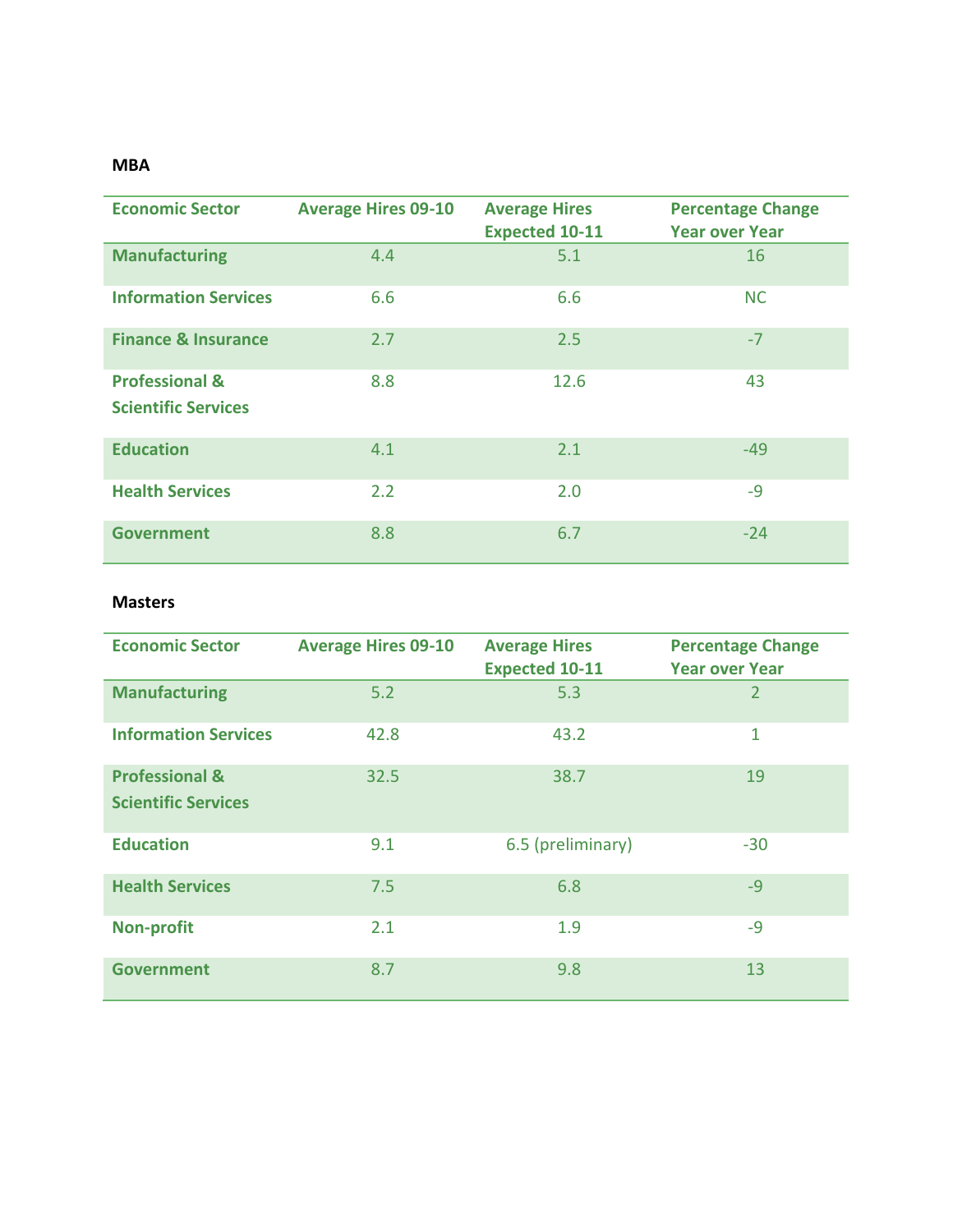#### **PhD**

| <b>Economic Sector</b>                                  | <b>Average Hires 09-10</b> | <b>Average Hires</b><br><b>Expected 10-11</b> | <b>Percentage Change</b><br><b>Year over Year</b> |
|---------------------------------------------------------|----------------------------|-----------------------------------------------|---------------------------------------------------|
| <b>Professional &amp;</b><br><b>Scientific Services</b> | 17.1                       | 20.3                                          | 19                                                |
| <b>Government</b>                                       | 8.5                        | 10.0                                          | 18                                                |

#### **Professional Degrees**

| <b>Economic Sector</b>                                  | <b>Average Hires 09-10</b> | <b>Average Hires</b><br><b>Expected 10-11</b> | <b>Percentage Change</b><br><b>Year over Year</b> |
|---------------------------------------------------------|----------------------------|-----------------------------------------------|---------------------------------------------------|
| <b>Professional &amp;</b><br><b>Scientific Services</b> | 4.3                        | 3.6                                           | $-16$                                             |
| <b>Health Services</b>                                  | 8.9                        | 9.0                                           |                                                   |

**The Extremes:** In the national analysis the distribution of hiring change year over year showed that an outlier group was aggressively hiring compared to the remaining employers. A similar check was conducted on the MPACE sample. We looked at the distribution from two perspectives at the bachelor's level. The first was percentage change from last year. In this case, we identified outliers at the positive end while at the negative end they were harder to see. The following histogram illustrates this distribution. The change analysis presents a problem in that the calculation excludes companies that did not hire last year but are hiring this year (cannot divide by zero). The second method looks at the difference between yearly hiring. In examining the difference between years, we found outliers but the diagram is harder to read, so not included here.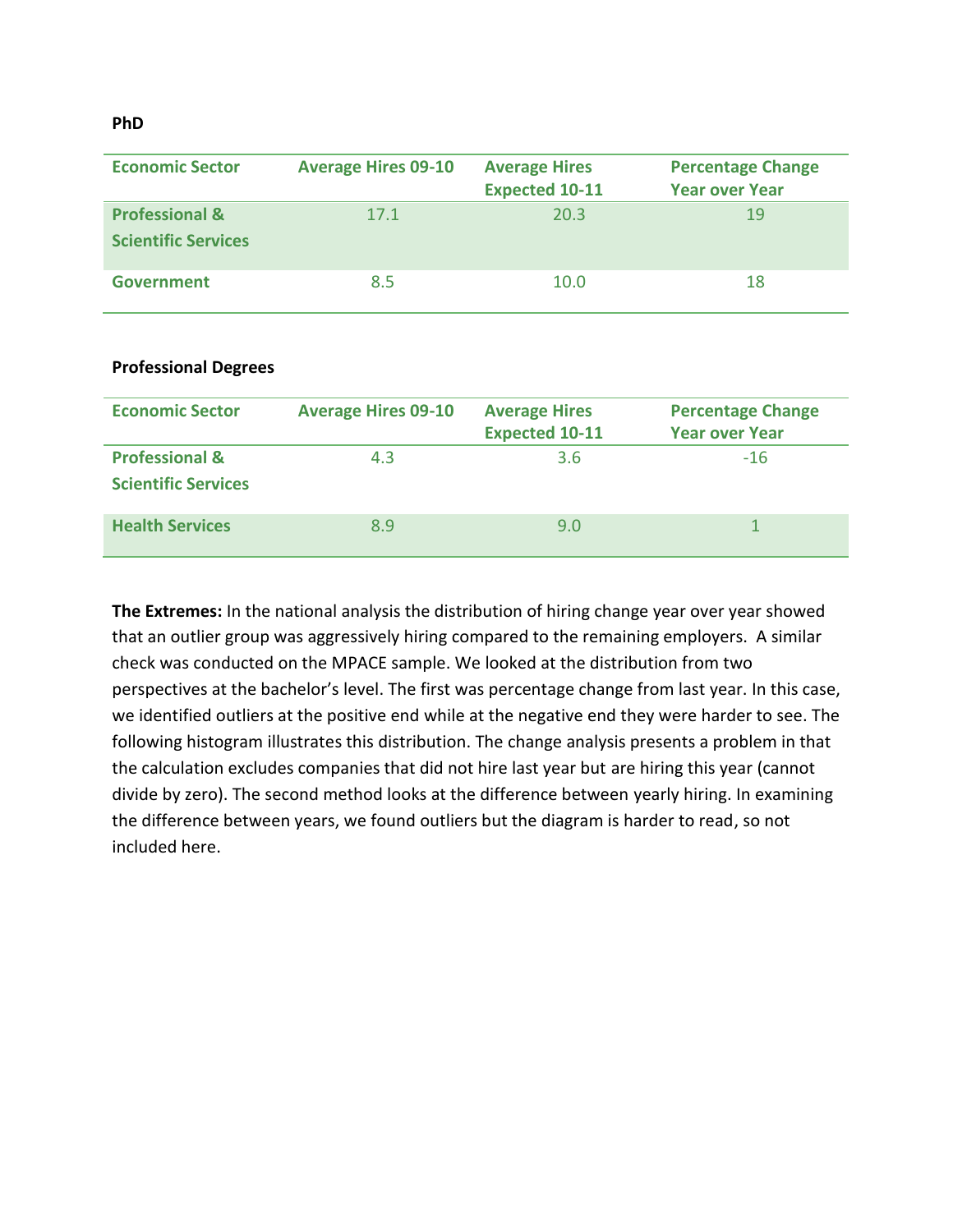*This figure shows the distribution of the percentage change in hiring year over year for MPACE employers who responded in 2010-2011.*



The change year over year analysis revealed that 38% would be reducing their hiring targets, 37% would remain the same, and 25% would increase hiring. The positive outliers (51 companies) expect to increase hiring by over 200% (nearly tripling their workforce) while those at the other end (50 companies) are decreasing their hiring targets by 94%. The difference analysis (included more employers) showed 30% reducing their hiring, 28% holding hiring to last year's level, and 42% increasing their hires from last year. Positive outliers in this group expect to increase hiring 35% while those reducing hires will do so by 49%. The following table summarizes this information.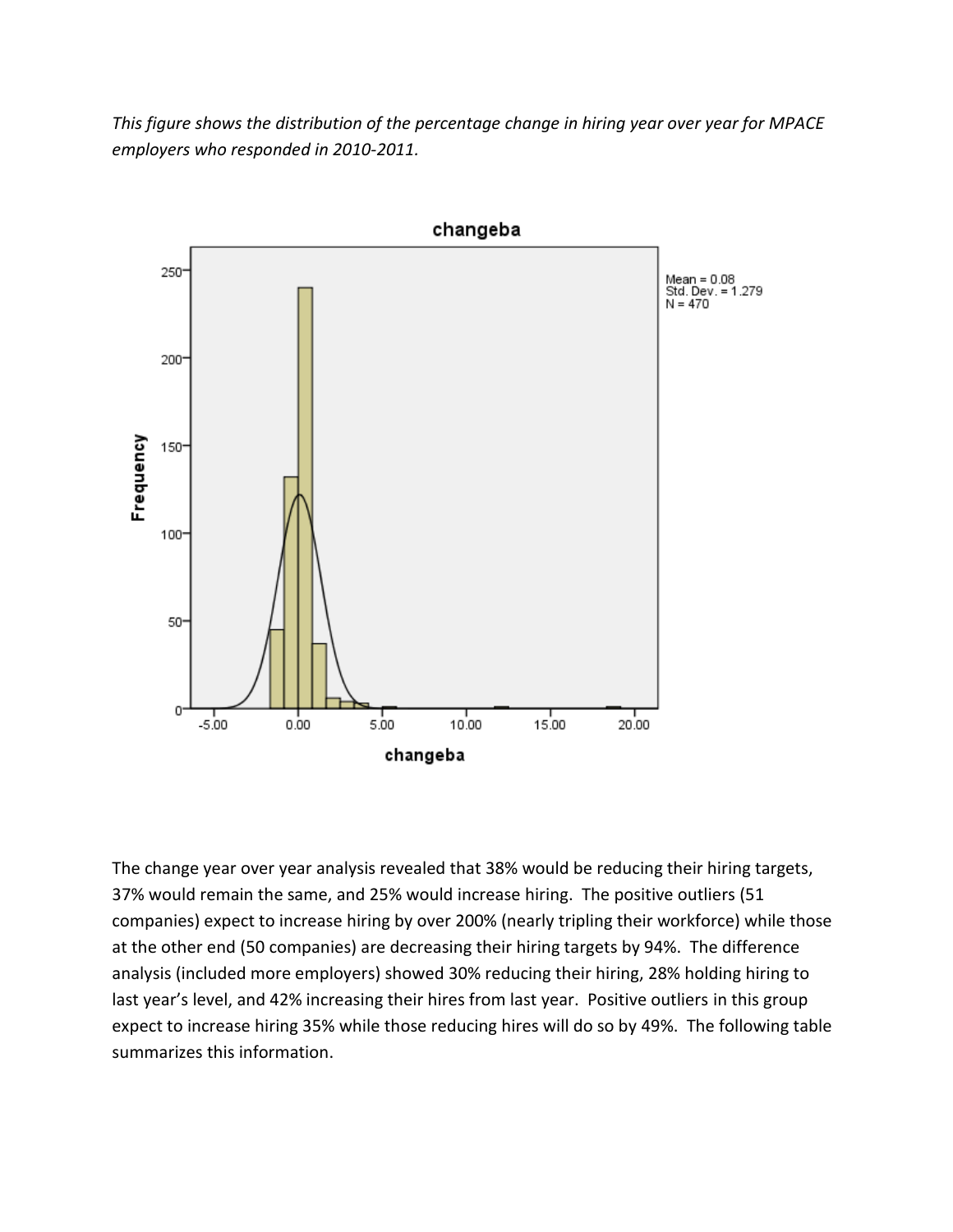| <b>Group</b>                                                    | <b>Average Bachelor</b><br><b>Hires 09-10</b> | <b>Average Bachelor</b><br><b>Hires Expected 10-11</b> | <b>Percentage Change</b><br><b>Year over Year</b> |
|-----------------------------------------------------------------|-----------------------------------------------|--------------------------------------------------------|---------------------------------------------------|
| <b>Positive outliers:</b><br>change year over<br>year           | 3.2                                           | 10.9                                                   | $>200$                                            |
| <b>Positive outliers:</b><br>difference between<br>years        | 48.0                                          | 64.8                                                   | 35                                                |
| <b>Negative outliers:</b><br>change year over<br>year           | 11.1                                          | .7                                                     | $-94$                                             |
| <b>Negative outliers:</b><br><b>Difference between</b><br>years | 38.0                                          | 19.5                                                   | $-49$                                             |

**Who are MPACE Seeking for Their Talent Pool?** MPACE employers are heavily recruiting IT, computer science, and a mix of business majors. MPACE employers are seeking all types of majors as 35% indicated that they sought all majors. The four targeted majors, all above 20% of employers, included accounting, marketing, finance, and computer science.

| <b>Majors</b>                                       | <b>Percentage of Employers Seeking</b> |
|-----------------------------------------------------|----------------------------------------|
| All Majors (no specific major specified)            | 35                                     |
| <b>All Technical Majors (engineering and</b>        | 24                                     |
| computer science, major not specified)              |                                        |
| All Business Majors (specific major not             | 23                                     |
| specified)                                          |                                        |
| All Liberal Arts (no specific major specified)      | 14                                     |
|                                                     |                                        |
| <b>Accounting</b>                                   | 26                                     |
| <b>Marketing &amp; Finance</b>                      | 21                                     |
| <b>Computer Science</b>                             | 20                                     |
| MIS (computer science) & Computer                   | 16                                     |
| <b>Infosystems</b>                                  |                                        |
| <b>Computer Programming &amp; Information</b>       | 15                                     |
| <b>Science</b>                                      |                                        |
| <b>MISystems (business) &amp; Communication</b>     | 14                                     |
| <b>Economics &amp; Human Resources &amp; Public</b> | 13                                     |
| <b>Relations</b>                                    |                                        |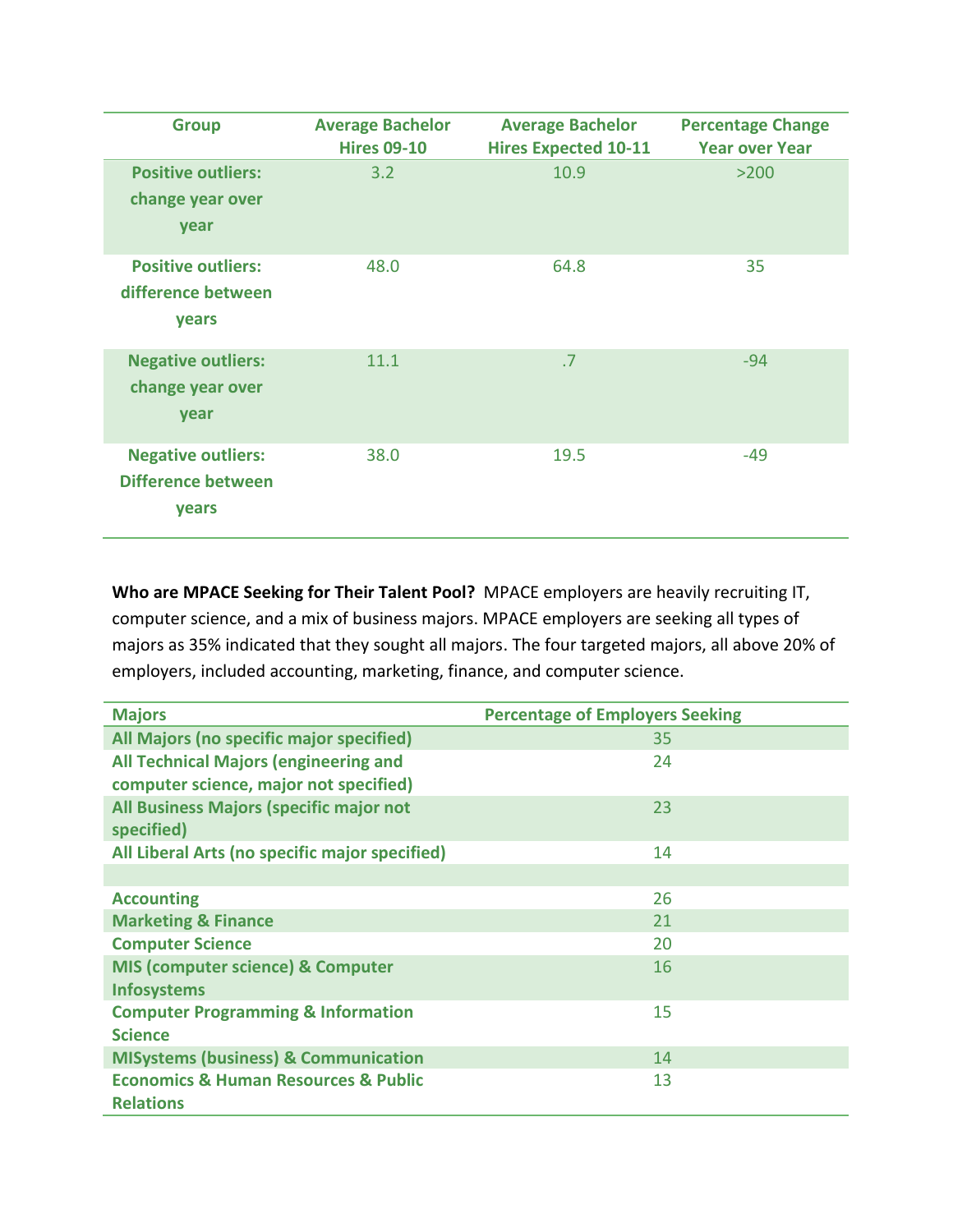| <b>Electrical Engineering</b> |  |
|-------------------------------|--|
| <b>MBA</b>                    |  |

**Types of positions being filled:** Listed below are the top positions that MPACE employers expect to fill with new college hires this year.

| <b>Type of Position</b>                        | <b>Percentage of Employers Filling this Position</b> |
|------------------------------------------------|------------------------------------------------------|
| <b>Accounting</b>                              | 26                                                   |
| <b>Administrative Services</b>                 | 23                                                   |
| <b>Customer Services</b>                       | 21                                                   |
| <b>Computer Services</b>                       | 20                                                   |
| <b>Sales</b>                                   | 18                                                   |
| <b>Human Resources &amp; Business Services</b> | 17                                                   |
| <b>Marketing &amp; Educational Services</b>    | 16                                                   |
| <b>Management Training Programs</b>            | 15                                                   |
| <b>Information Services</b>                    | 14                                                   |
| <b>Financial Services</b>                      | 11                                                   |

**Starting Salaries:** The following list of starting salaries by academic discipline is not complete. We have only included salaries where 30 or more companies have provided their salary information.

### **Associate Level**

| <b>Degree</b>                          | <b>Average Starting Salary (\$)</b> | Salary Range (\$) |
|----------------------------------------|-------------------------------------|-------------------|
| <b>All Business Majors</b>             | 33,984                              | $12 - 65K$        |
| <b>All Technical &amp; Engineering</b> | 41,430                              | $22 - 77K$        |
| <b>Majors</b>                          |                                     |                   |
| <b>All Computer Science &amp; IT</b>   | 40,761                              | $20 - 77.5K$      |
| <b>Nursing</b>                         | 40,511                              | $22 - 67.5K$      |
| <b>Health Sciences</b>                 | 35,573                              | $18 - 55K$        |
| <b>All Other Majors</b>                | 27,786                              | $13 - 45K$        |

### **Bachelor Level**

| <b>Degree</b>                 | <b>Average Starting Salary (\$)</b> | Salary Range (\$) |
|-------------------------------|-------------------------------------|-------------------|
| <b>Civil Engineering</b>      | 49.362                              | $24 - 66K$        |
| <b>Computer Engineering</b>   | 49.362                              | $21 - 77.5K$      |
| <b>Electrical Engineering</b> | 53,309                              | $25 - 65K$        |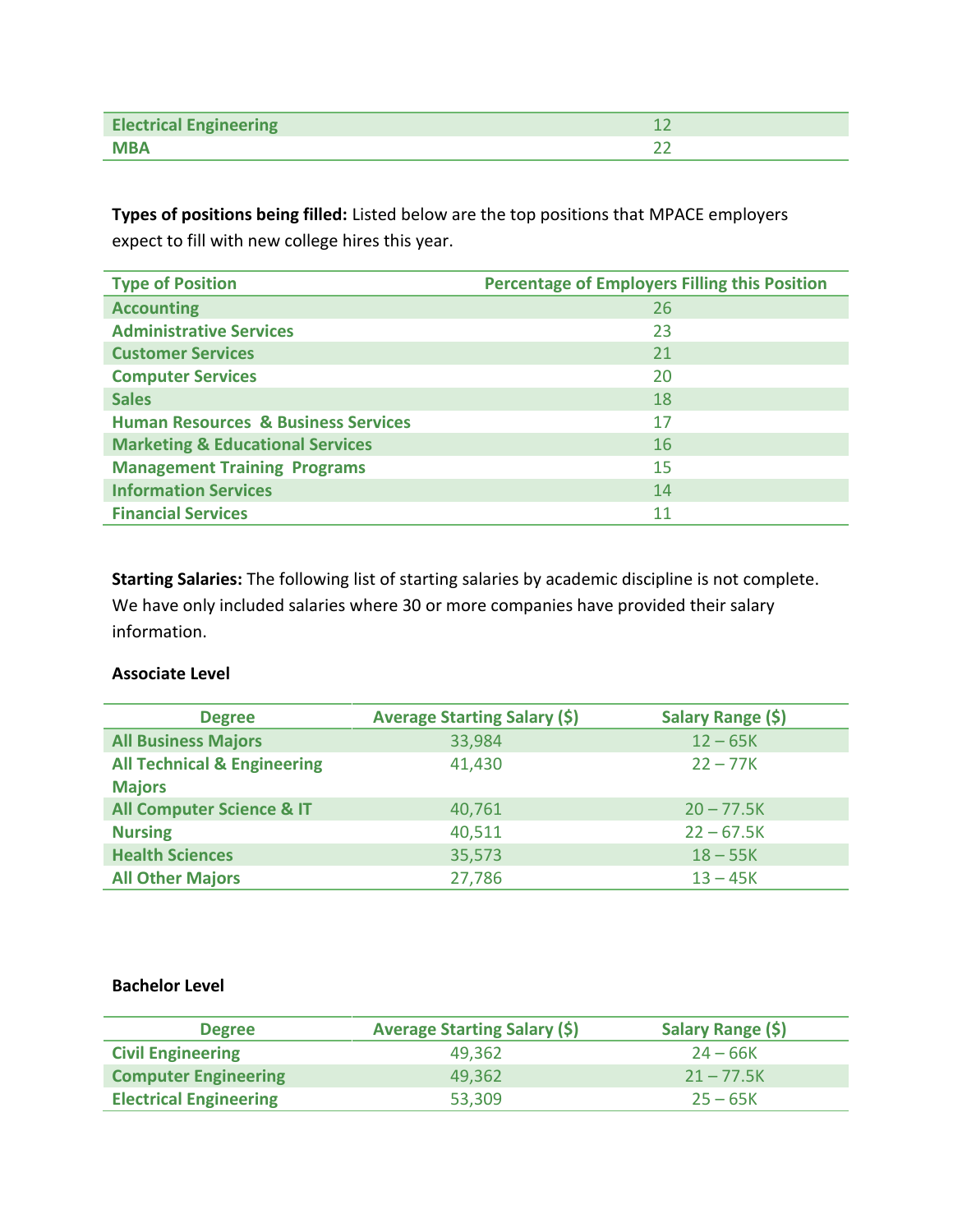| <b>Mechanical Engineering</b>     | 51,885 | $25 - 75K$   |
|-----------------------------------|--------|--------------|
| <b>All Other Engineers</b>        | 50,804 | $25 - 75K$   |
| <b>Computer Science</b>           | 47,115 | $25 - 80K$   |
| <b>Computer Programming</b>       | 49,362 | $21 - 80K$   |
| <b>Software Development</b>       | 51,500 | $25 - 80K$   |
| <b>All Other Computer Science</b> | 44,909 | $25 - 80K$   |
| <b>Accounting</b>                 | 41,508 | $24 - 65K$   |
| <b>Finance</b>                    | 42,347 | $24 - 70K$   |
| <b>Marketing</b>                  | 39,471 | $24 - 80K$   |
| <b>Human Resources</b>            | 39,706 | $24 - 75K$   |
| <b>Management Information</b>     | 44,449 | $25 - 90K$   |
| <b>Systems (business)</b>         |        |              |
| <b>All Other Business</b>         | 38,227 | $23 - 75K$   |
| <b>Public Relations</b>           | 36,342 | $25 - 75K$   |
| <b>Advertising</b>                | 34,594 | $25 - 48K$   |
| <b>All Communications</b>         | 35,685 | $22.5 - 65K$ |
| <b>Environmental Science</b>      | 38,628 | $19 - 63K$   |
| <b>Biology</b>                    | 37,326 | $20 - 60K$   |
| <b>Psychology</b>                 | 35,778 | $25 - 60K$   |
| <b>Nursing</b>                    | 42,891 | $25 - 75K$   |
| <b>Therapists</b>                 | 45,345 | $25 - 76K$   |
| <b>Social Work</b>                | 33,049 | $20 - 50K$   |
| <b>All Liberal Arts</b>           | 34,994 | $25 - 55K$   |
| <b>All Majors</b>                 | 34,821 | $20 - 60K$   |

### **Advanced Degrees**

| <b>Degree</b>              | <b>Average Starting Salary (\$)</b> | Salary Range (\$) |
|----------------------------|-------------------------------------|-------------------|
| <b>MBA</b>                 | 52,953                              | $30 - 95K$        |
| $MS - According$           | 48,413                              | $32 - 80K$        |
| <b>MS</b> - Engineering    | 60,059                              | $32 - 85K$        |
| <b>MS-Computer Science</b> | 58,470                              | $32 - 80K$        |
| <b>PhD Engineering</b>     | 69,669                              | $34 - 115K$       |
| Law                        | 53,492                              | $32 - 100K$       |

**When Do MPACE Employers Expect to Hire?** We asked employers when they planned to have completed their hiring for the 2010-2011 class. Slightly more than one-quarter (28%) indicated that hiring would be completed by the end of first semester. However, nearly 45% of large employers would have hiring finished by the end of November. About 22% expect to complete their hiring by the end of spring semester 2011. Another 37% do not expect to begin hiring until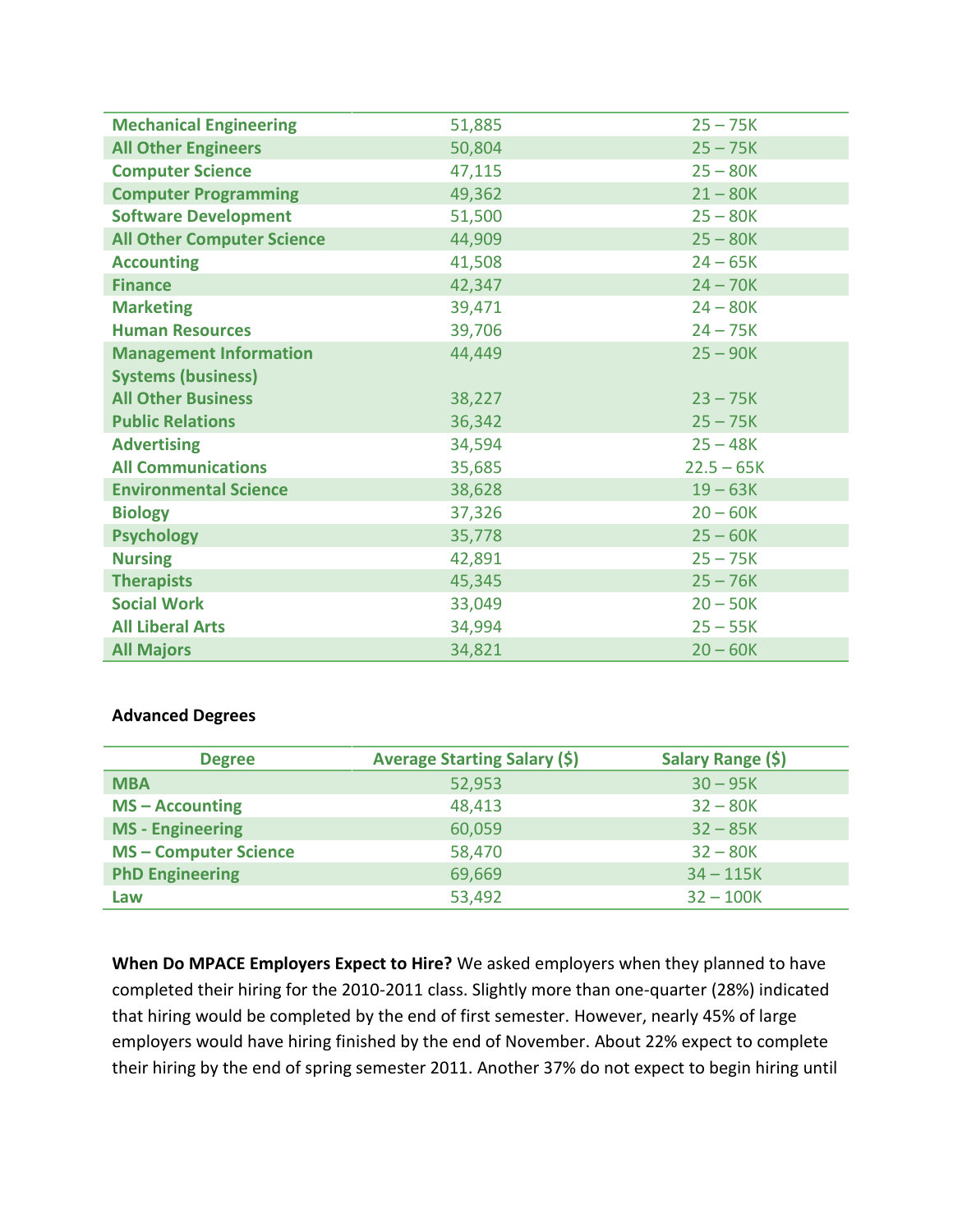the summer of 2011 or even later. In fact, around 50% of smaller employers do not anticipate hiring until later in 2011 (64% in the small category).

| <b>Hiring</b><br><b>Expected</b><br><b>To Be</b><br><b>Completed</b> | <b>Percent</b><br><b>MPACE</b><br><b>Respondents</b> | <b>Percentage</b><br>of Very<br><b>Small</b><br><b>Employers</b> | <b>Percentage</b><br>of Fast<br>Growth<br><b>Employers</b> | <b>Percentage</b><br>of Small<br><b>Employers</b> | <b>Percentage</b><br>of Medium<br><b>Employers</b> | <b>Percentage</b><br>of Large<br><b>Employers</b> |
|----------------------------------------------------------------------|------------------------------------------------------|------------------------------------------------------------------|------------------------------------------------------------|---------------------------------------------------|----------------------------------------------------|---------------------------------------------------|
| Fall<br><b>Semester</b><br>2010                                      | 28                                                   | 28                                                               | 20                                                         | 24                                                | 28                                                 | 43                                                |
| <b>Spring</b><br><b>Semester</b><br>2011                             | 22                                                   | 24                                                               | 22                                                         | 21                                                | 23                                                 | 21                                                |
| <b>Summer to</b><br><b>Fall 2011</b>                                 | 37                                                   | 44                                                               | 35                                                         | 41                                                | 32                                                 | 29                                                |
| <b>Spring</b><br>2012                                                | 13                                                   | 11                                                               | 14                                                         | 13                                                | 16                                                 | 6                                                 |

We also looked at the timing of the hiring process in the selected economic sectors. Several sectors started strong in the fall of 2010 and expected hiring to be completed at the end of the first term – retail, transportation services and administrative services. For many sectors, hiring will be more active in the spring of 2011. A number of sectors do not expect to begin hiring aggressively until next academic year.

| <b>Hiring Expected</b><br><b>To Be</b><br><b>Completed</b> | <b>Percent by</b><br><b>Fall Semester</b><br>2011 | <b>Percent by</b><br><b>Spring Semester</b><br>2011 | <b>Percent by</b><br><b>Summer to Fall</b><br>2011 | <b>Percent by</b><br>Spring 2012 |
|------------------------------------------------------------|---------------------------------------------------|-----------------------------------------------------|----------------------------------------------------|----------------------------------|
| Ag & Ag Services                                           | 29                                                | 14                                                  | 43                                                 | 14                               |
| <b>Utilities</b>                                           | 29                                                | 29                                                  | 43                                                 |                                  |
| <b>Construction</b>                                        | 12                                                | 23                                                  | 54                                                 | 11                               |
| <b>Manufacturing</b>                                       | 36                                                | 24                                                  | 29                                                 | 10                               |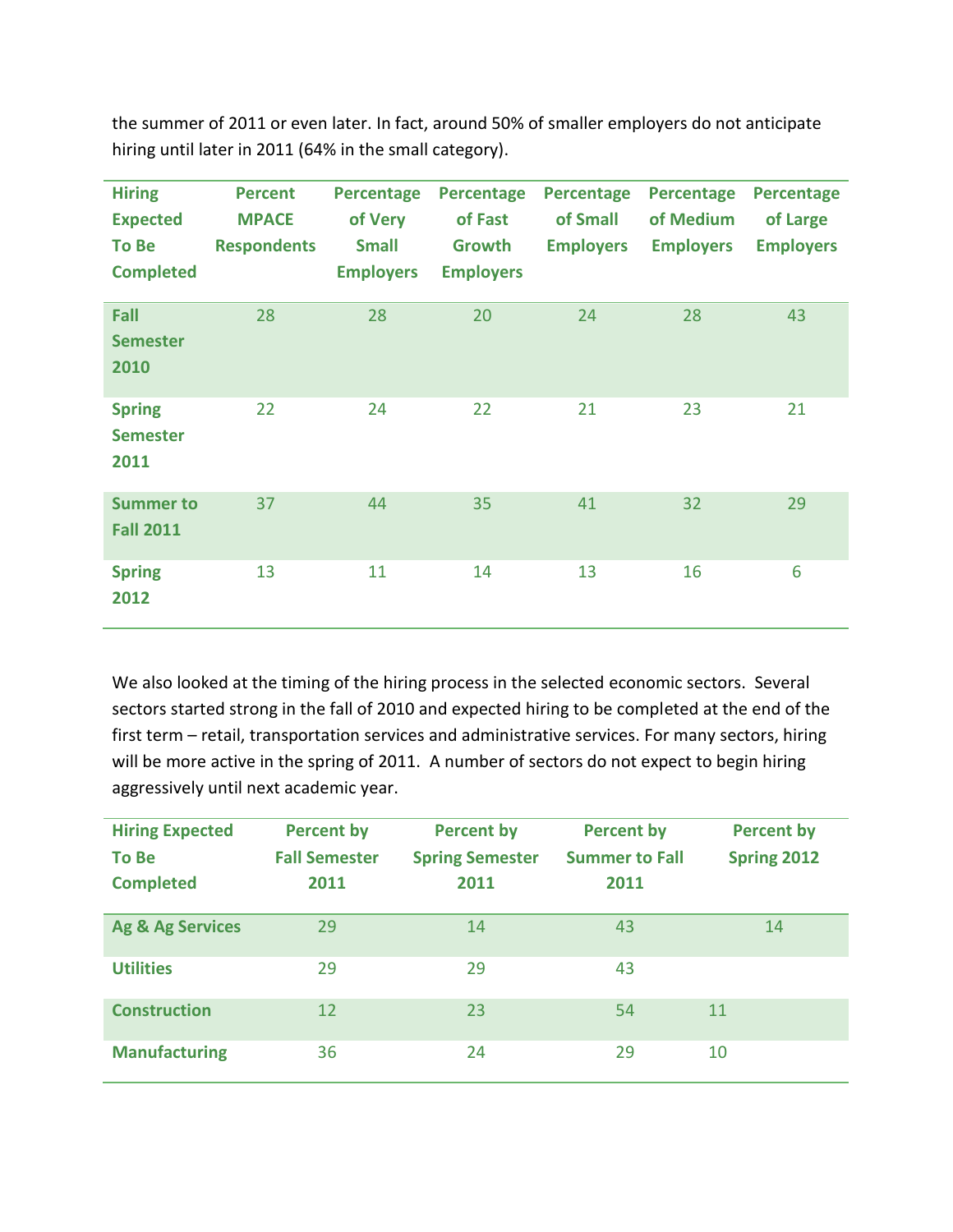| <b>Wholesale</b>                                     | 26 | 16             | 58 |                |
|------------------------------------------------------|----|----------------|----|----------------|
| <b>Retail</b>                                        | 56 | 15             | 21 | 9              |
| <b>Transportation</b>                                | 57 | 14             | 29 |                |
| <b>Information</b><br><b>Services</b>                | 28 | 21             | 52 |                |
| <b>Finance &amp;</b><br><b>Insurance</b>             | 35 | 30             | 29 | $\overline{7}$ |
| <b>Real Estate &amp;</b><br><b>Leasing</b>           | 21 | $\overline{7}$ | 71 |                |
| <b>Professional &amp;</b><br><b>Scientific Serv.</b> | 32 | 29             | 34 | $\overline{5}$ |
| <b>Administrative</b><br><b>Services</b>             | 60 | 20             | 16 | 4              |
| <b>Education</b>                                     | 17 | 14             | 39 | 30             |
| <b>Health Services</b>                               | 39 | 18             | 28 | 5              |
| Arts & Entermt.                                      | 25 |                | 63 | 12             |
| <b>Hospitality</b>                                   |    | 27             | 73 |                |
| <b>Non-profits</b>                                   | 14 | 32             | 38 | 16             |
| <b>Government</b>                                    | 17 | 19             | 34 | 29             |

**Hiring Outlook Based on Recruiting Strategies:** Using a grouping statistical procedure, the recruiting strategies listed above were sorted into four groups. The only strategy that did not cluster with any of the categories was posting position announcements on the company's web site. In the following tables we have presented the hiring expectations for three of the four groups: events, agents (relationships), and Web/Media. The fourth group, termed the special group (includes posting on state and local job boards, placing ads in professional outlets, and hiring consultants), has not been included. For each category the percentage using a different number of these strategies, hiring projects, average company size, and mean core schools visited are included.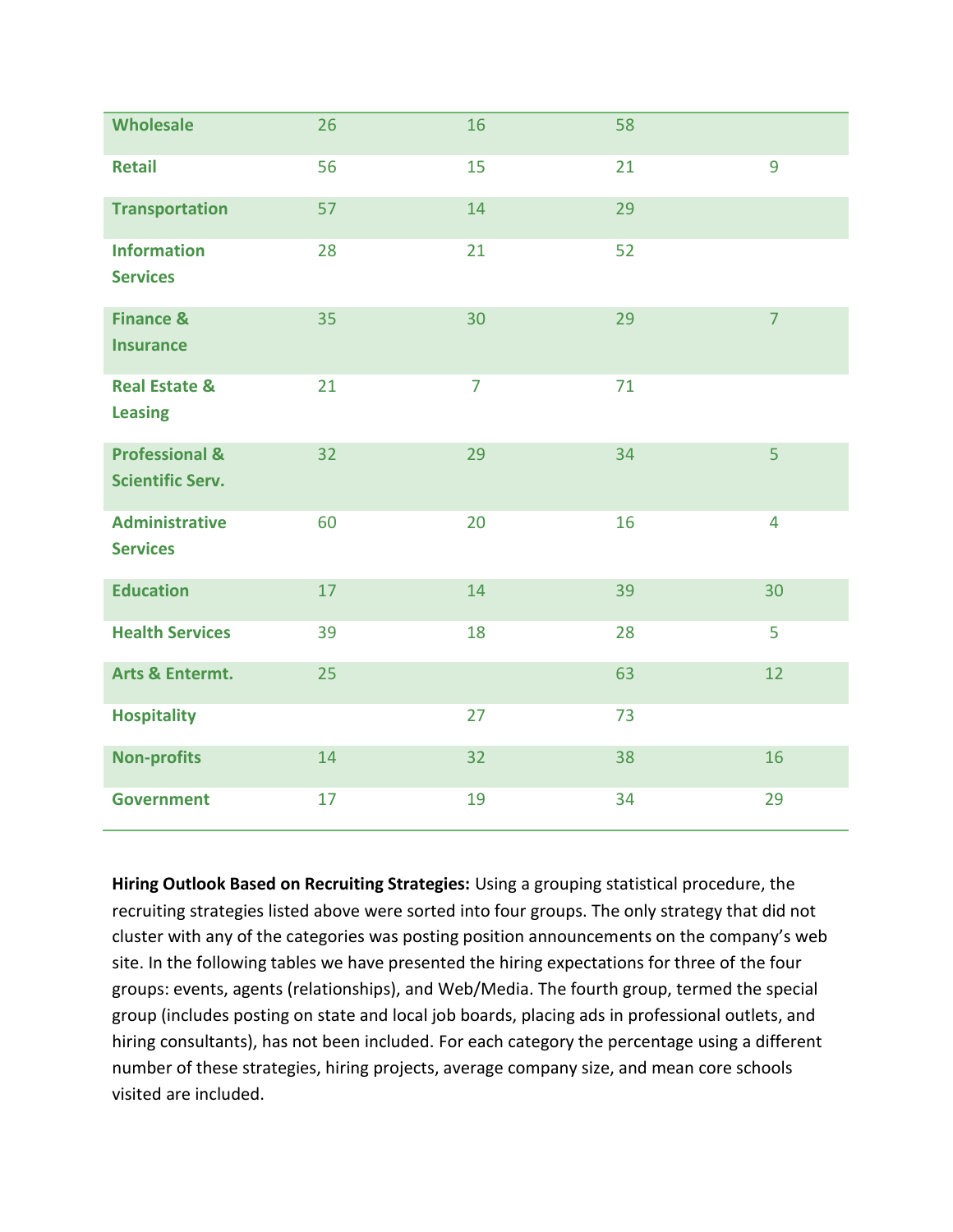**Events:** Strategies in this group include visiting campus for presentations or information nights, attending campus career fairs, conducting on-campus interviews, attending off-campus career fairs, and attending targeted career fairs. The message on hiring is mixed with those participating in two or three events or none increasing their hiring while those engaged in only one or all five events are decreasing their hiring expectations for this year. There is a strong correlation between size and number of events with larger companies involved in more events. The size of company makes a significant jump when adding a third event strategy and then again at the fifth event. The number of schools visited also increases as more strategies are employed. Because the range of core schools can be very wide with some companies at more than 100 schools, the median statistic (in parenthesis) is more reliable in interpreting this information.

| <b>Number of</b><br><b>Event</b><br><b>Strategies</b><br><b>Utilized</b> | <b>Percent of</b><br><b>MPACE</b><br><b>Organizations</b><br>at this Level | <b>BA</b><br><b>Average</b><br>Hires 09-<br>10 | <b>BA</b><br><b>Average</b><br><b>Hires</b><br><b>Expected</b><br>$10 - 11$ | <b>Percentage</b><br><b>Change</b><br><b>Year over</b><br>Year | <b>Average</b><br>Size of<br><b>Company</b> | Mean # of<br><b>Core</b><br><b>Campuses</b><br><b>Company</b><br><b>Visits</b><br>(Median) |
|--------------------------------------------------------------------------|----------------------------------------------------------------------------|------------------------------------------------|-----------------------------------------------------------------------------|----------------------------------------------------------------|---------------------------------------------|--------------------------------------------------------------------------------------------|
| <b>None</b>                                                              | 36                                                                         | 4.0                                            | 4.1                                                                         | $\overline{2}$                                                 | 697                                         | 8(4)                                                                                       |
| $\mathbf{1}$                                                             | 16                                                                         | 4.7                                            | 4.3                                                                         | $-8$                                                           | 1536                                        | 6(4)                                                                                       |
| $\overline{2}$                                                           | 14                                                                         | 4.9                                            | 6.4                                                                         | 31                                                             | 2312                                        | 6(4)                                                                                       |
| 3                                                                        | 18                                                                         | 11.4                                           | 13.6                                                                        | 19                                                             | 9281                                        | 10(6)                                                                                      |
| 4                                                                        | 9                                                                          | 54.7                                           | 54.3                                                                        | $-1$                                                           | 17108                                       | 22(6)                                                                                      |
| 5                                                                        | $\overline{7}$                                                             | 55.7                                           | 49.0                                                                        | $-12$                                                          | 32,562                                      | 25(10)                                                                                     |

**Agent or Relationships:** This group is comprised of these strategies: using current employees (alumni) to identify potential talent, connections with faculty, resume referral from campus sources, and internship and co-op programs. Those companies using none of these strategies, one strategy and all four strategies will increase their hiring targets for this year while the other categories will lower their hiring goals. The size distribution is not as skewed, except for organizations engaged in all four strategies, as smaller organizations take advantage of agent strategies. Dabbling in relationship building only relates modestly to hiring (even a reduction for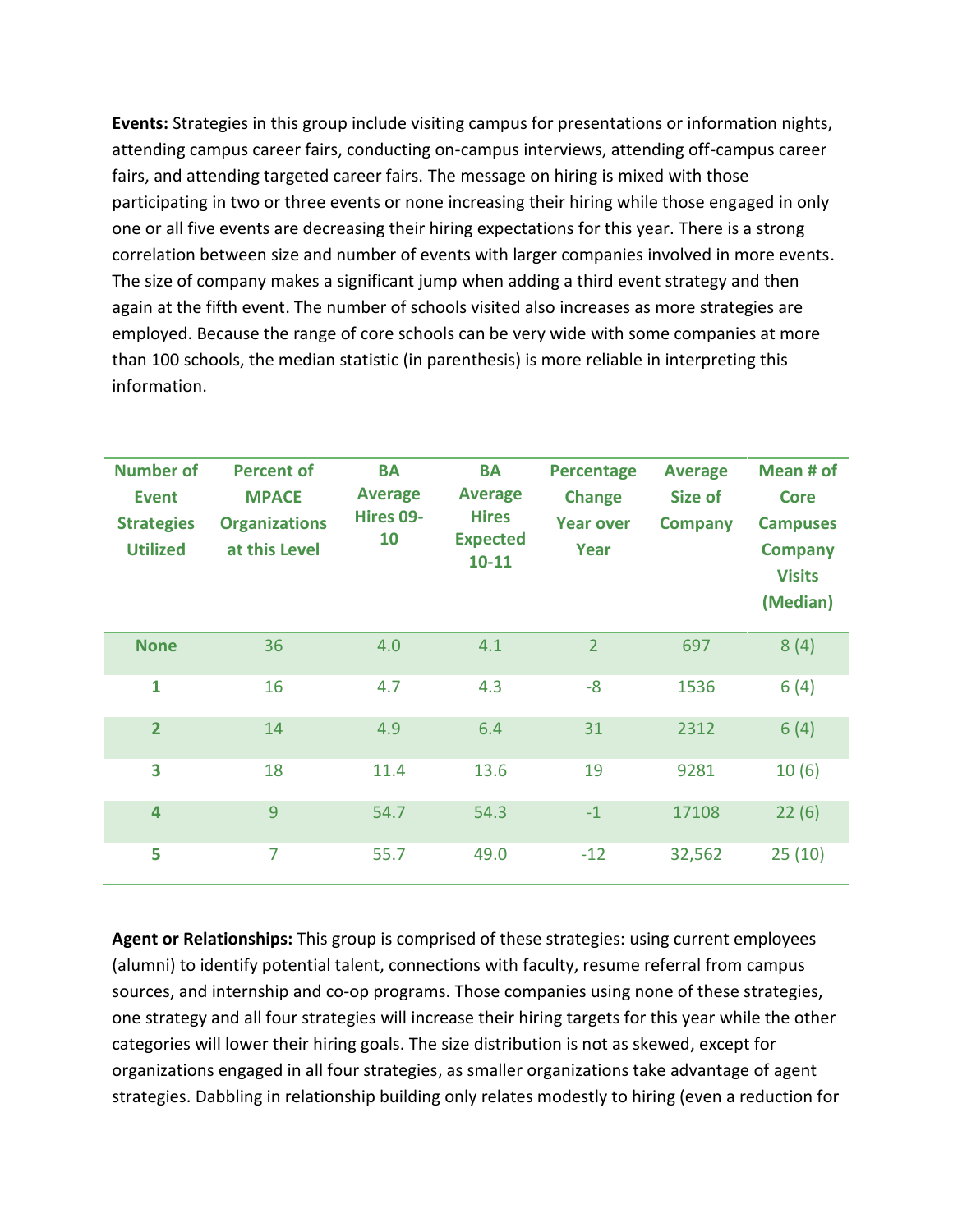those with one strategy). However, organizations that use all four strategies expect to increase hiring by 7% this year. Relationship building requires time and effort with fewer schools as expressed by the consistent number of core schools at all levels of agent engagement.

| <b>Number of</b><br><b>Agent</b><br><b>Strategies</b><br><b>Utilized</b> | <b>Percent of</b><br><b>MPACE</b><br><b>Organization</b><br>at this Level | <b>BA</b><br><b>Average</b><br>Hires 09-<br>10 | <b>BA</b><br><b>Average</b><br><b>Hires</b><br><b>Expected</b><br>$10 - 11$ | <b>Percentage</b><br><b>Change</b><br><b>Year over</b><br>Year | <b>Average</b><br>Size of<br><b>Company</b> | Mean # of<br>Core<br><b>Campuses</b><br><b>Company</b><br><b>Visits</b><br>(Median) |
|--------------------------------------------------------------------------|---------------------------------------------------------------------------|------------------------------------------------|-----------------------------------------------------------------------------|----------------------------------------------------------------|---------------------------------------------|-------------------------------------------------------------------------------------|
| <b>None</b>                                                              | 19                                                                        | 7.9                                            | 8.6                                                                         | 9                                                              | 1342                                        | 10(4)                                                                               |
| 1                                                                        | 27                                                                        | 11.8                                           | 12.9                                                                        | 9                                                              | 4043                                        | 8(5)                                                                                |
| $\overline{2}$                                                           | 27                                                                        | 8.5                                            | 7.5                                                                         | $-12$                                                          | 6631                                        | 8(5)                                                                                |
| 3                                                                        | 18                                                                        | 26.4                                           | 24.8                                                                        | $-6$                                                           | 9176                                        | 14(5)                                                                               |
| 4                                                                        | 10                                                                        | 32.3                                           | 34.6                                                                        | $\overline{7}$                                                 | 15693                                       | 16(6)                                                                               |

**Web and Social Media:** This group of strategies includes posting position announcements on the college or university web site, posting positions on national job boards, and using social media, such as Facebook, LinkedIn, and Twitter. Nearly all organizations in MPACE employ at least one of these strategies, likely to be posting on campus as 80% utilize this source. Size really matters if employing all three strategies with those organizations that employ none of the strategies or engage in all the strategies increasing their hiring this year. Social media has grabbed everyone's attention. Social media strategy was examined separately. The results show that hiring will increase for organizations by 8% (averaging 27 hires per company) for the companies using social media (average size 9,665 and mean core colleges 17, median 5).

| <b>Number of</b><br><b>Web/Media</b><br><b>Strategies</b><br><b>Utilized</b> | <b>Percent of</b><br><b>MPACE</b><br><b>Organization</b><br>at this Level | BA<br><b>Average</b><br>Hires 09-<br>10 | <b>BA</b><br><b>Average</b><br><b>Hires</b><br><b>Expected</b><br>$10 - 11$ | Percentage<br><b>Change Year</b><br>over Year | <b>Average</b><br>Size of<br><b>Company</b> | Mean # of<br>Core<br><b>Campuses</b><br><b>Company</b><br><b>Visits</b> |
|------------------------------------------------------------------------------|---------------------------------------------------------------------------|-----------------------------------------|-----------------------------------------------------------------------------|-----------------------------------------------|---------------------------------------------|-------------------------------------------------------------------------|
|                                                                              |                                                                           |                                         |                                                                             |                                               |                                             | (Median)                                                                |
|                                                                              |                                                                           |                                         |                                                                             |                                               |                                             |                                                                         |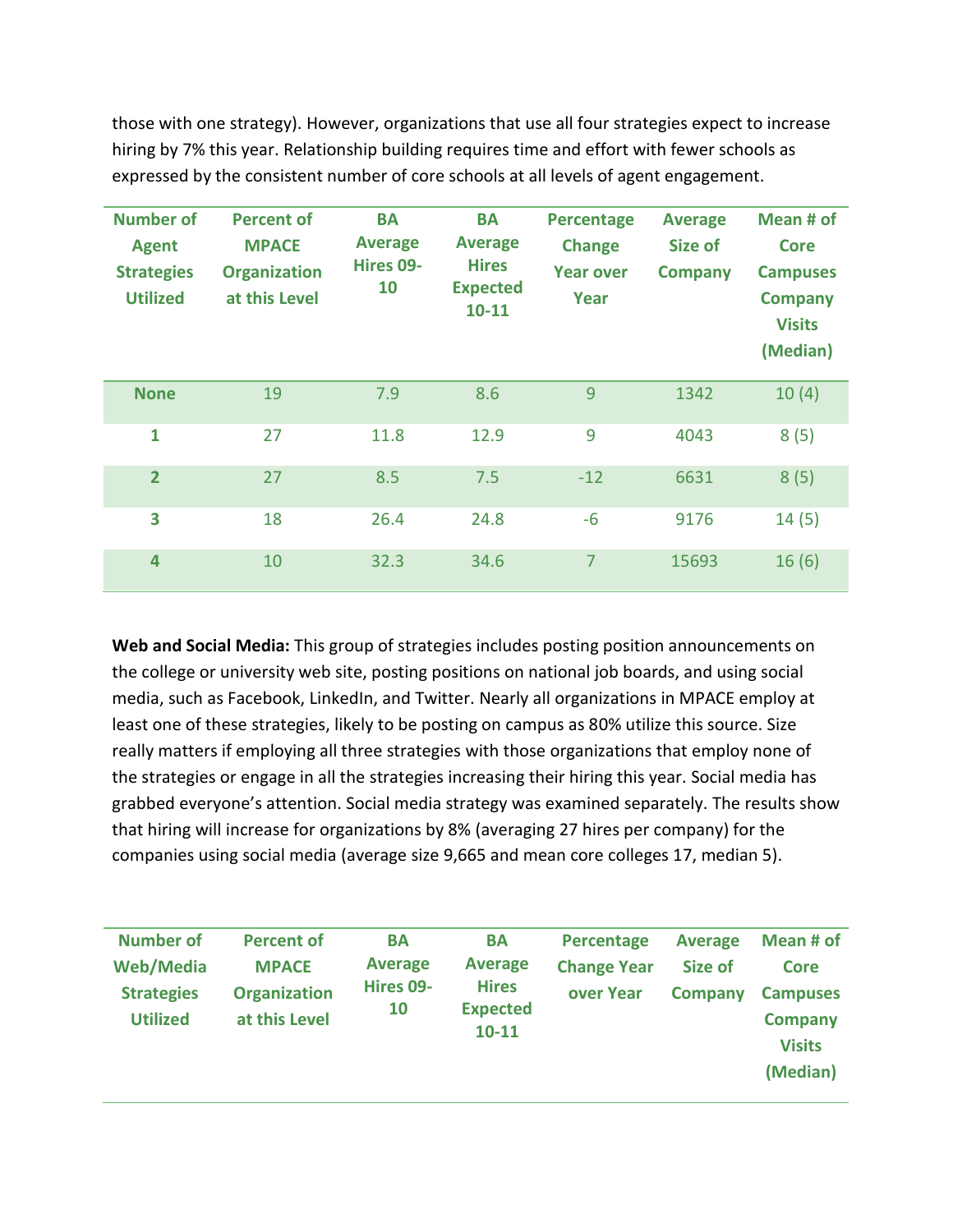| <b>None</b>    | 14 | 7.2  | 7.9  | 10    | 3468  | 5(3)  |
|----------------|----|------|------|-------|-------|-------|
|                | 38 | 10.5 | 9.0  | $-14$ | 5761  | 8(5)  |
| $\overline{2}$ | 31 | 21.0 | 20.6 | $-2$  | 4407  | 14(5) |
| 3              | 17 | 21.0 | 24.2 | 15    | 12881 | 15(5) |

**Students Today Versus Students Yesterday:** A frequent question often asked by media is whether students today, because of the difficulty in finding employment, are better prepared for the recruitment process and transition into the workplace than those students who graduated five years ago in the middle of a strong college labor market. Employers were asked to compare these two groups on several dimensions of the recruiting process, including resume preparation and interview preparation, as well as personal or behavioral dimensions, including realistic expectations, professional maturity, and ability to express career aspirations. Each item was measured on a five point scale (1 = much less, 3 = same as, 5 = much better). Overall, employers do not believe today's students are better prepared for their job search, except for resume preparation. They are especially concerned that students hold unrealistic expectations for the current economic situation and have a lower level of maturity.

| <b>Transition</b><br><b>Dimension</b>             | <b>Mean Ranking</b> | <b>Percent Less</b><br><b>Prepared</b> | <b>Percent</b><br><b>Prepared the</b><br><b>Same</b> | <b>Percent Better</b><br><b>Prepared</b> |
|---------------------------------------------------|---------------------|----------------------------------------|------------------------------------------------------|------------------------------------------|
| <b>Resume</b><br><b>Preparation</b>               | 3.04                | 21                                     | 51                                                   | 28                                       |
| <b>Interact with</b><br>other employees           | 2.94                | 22                                     | 60                                                   | 18                                       |
| <b>Interview</b><br><b>Preparation</b>            | 2.84                | 30                                     | 52                                                   | 18                                       |
| <b>Articulate skills</b><br>& competencies        | 2.84                | 31                                     | 48                                                   | 21                                       |
| <b>Express career</b><br>interests &<br>direction | 2.82                | 33                                     | 45                                                   | 22                                       |
| <b>Knowledgeable</b><br>of company                | 2.79                | 33                                     | 48                                                   | 19                                       |